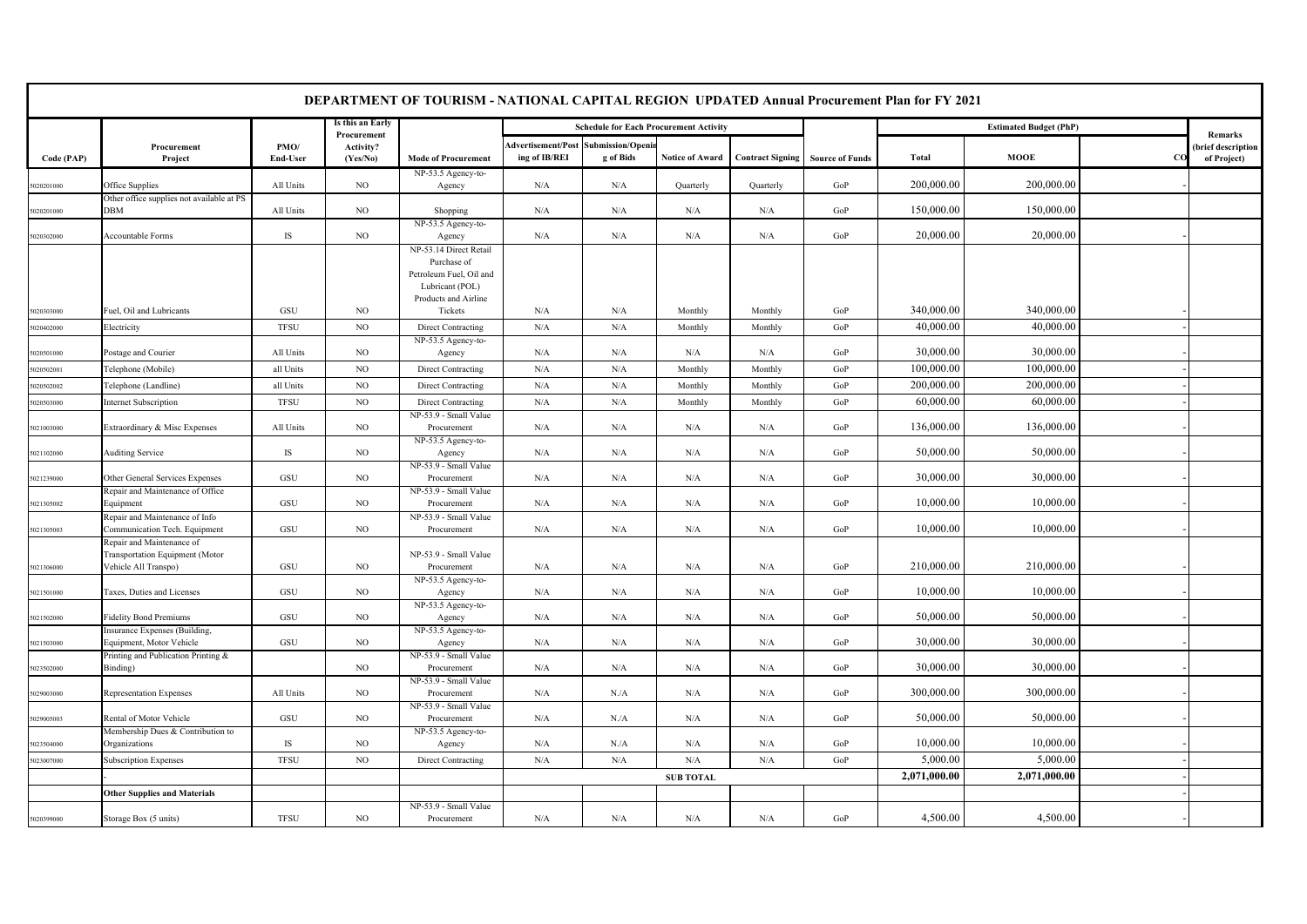|            |                                                                          |                  |             | NP-53.9 - Small Value                |     |           |           |     |           |            |           |            |                  |
|------------|--------------------------------------------------------------------------|------------------|-------------|--------------------------------------|-----|-----------|-----------|-----|-----------|------------|-----------|------------|------------------|
| 5020399000 | <b>Filing Cabinet</b>                                                    | <b>TFSU</b>      | NO.         | Procurement                          | N/A | N/A       | N/A       | N/A | GoP       | 9,000.00   | 9,000.00  |            |                  |
|            |                                                                          |                  |             | NP-53.9 - Small Value                |     |           |           |     |           |            |           |            |                  |
| 5020399000 | Wardrobe Cabinet (2 units)                                               | <b>TFSU</b>      | $_{\rm NO}$ | Procurement                          | N/A | N/A       | N/A       | N/A | GoP       | 7,800.00   | 7,800.00  |            |                  |
|            |                                                                          |                  |             | NP-53.9 - Small Value                |     |           |           |     |           |            |           |            |                  |
| 5020399000 | Panel Room (2 units)                                                     | <b>TFSU</b>      | $_{\rm NO}$ | Procurement<br>NP-53.9 - Small Value | N/A | N/A       | N/A       | N/A | GoP       | 12,000.00  | 12,000.00 |            |                  |
| 5020399000 | Lounge/Office Chairs                                                     | <b>TFSU</b>      | NO.         | Procurement                          | N/A | N/A       | N/A       | N/A | GoP       | 1,900.00   | 1,900.00  |            |                  |
|            |                                                                          |                  |             | NP-53.9 - Small Value                |     |           |           |     |           |            |           |            |                  |
| 5020399000 | Conference Table                                                         | <b>TFSU</b>      | NO.         | Procurement                          | N/A | N/A       | N/A       | N/A | GoP       | 10,000.00  | 10,000.00 |            |                  |
| 6020399000 | Laptop (2 units)                                                         | <b>TFSU</b>      | $_{\rm NO}$ | Shopping                             | N/A | N/A       | N/A       | N/A | GoP       | 160,000.00 |           | 160,000.00 |                  |
| 5020399000 | 3-in-1 printer (3 units)                                                 | TFSU/GSU         | NO          | Shopping                             | N/A | N/A       | N/A       | N/A | GoP       | 15,000.00  | 15,000.00 |            |                  |
|            |                                                                          |                  |             | NP-53.9 - Small Value                |     |           |           |     |           |            |           |            |                  |
| 5020399000 | Paper Trimmer                                                            | <b>TFSU</b>      | NO          | Procurement                          | N/A | N/A       | N/A       | N/A | GoP       | 3,900.00   | 3,900.00  |            |                  |
|            |                                                                          |                  |             | NP-53.9 - Small Value                |     |           |           |     |           |            |           |            |                  |
| 5020399000 | Emergency Light (4 units)                                                | <b>TFSU</b>      | $_{\rm NO}$ | Procurement                          | N/A | N/A       | N/A       | N/A | GoP       | 860.00     | 860.00    |            |                  |
|            |                                                                          |                  |             | NP-53.9 - Small Value                |     |           |           |     |           |            |           |            |                  |
| 5020399000 | Magnetic White Board (2 units)                                           | <b>TFSU</b>      | NO.         | Procurement<br>NP-53.9 - Small Value | N/A | N/A       | N/A       | N/A | GoP       | 4,500.00   | 4,500.00  |            |                  |
| 5020399000 | Airpot                                                                   | <b>TFSU</b>      | NO.         | Procurement                          | N/A | N/A       | N/A       | N/A | GoP       | 2,000.00   | 2,000.00  |            |                  |
|            |                                                                          |                  |             | NP-53.9 - Small Value                |     |           |           |     |           |            |           |            |                  |
| 5020399000 | Microwave                                                                | <b>TFSU</b>      | $_{\rm NO}$ | Procurement                          | N/A | N/A       | N/A       | N/A | GoP       | 5,000.00   | 5,000.00  |            |                  |
|            |                                                                          |                  |             | NP-53.9 - Small Value                |     |           |           |     |           |            |           |            |                  |
| 5020399000 | 32" T.V                                                                  | <b>TFSU</b>      | $_{\rm NO}$ | Procurement                          | N/A | N/A       | $\rm N/A$ | N/A | GoP       | 10,000.00  | 10,000.00 |            |                  |
|            | Fire Exit Signages (Glow in the Dark) 2<br>units                         | <b>TFSU</b>      | $_{\rm NO}$ | NP-53.9 - Small Value<br>Procurement | N/A | N/A       | N/A       | N/A | GoP       | 1,600.00   | 1,600.00  |            |                  |
| 5020399000 |                                                                          |                  |             | NP-53.9 - Small Value                |     |           |           |     |           |            |           |            |                  |
| 5020399000 | Push/Pull Signages (2pcs)                                                | <b>TFSU</b>      | NO.         | Procurement                          | N/A | N/A       | N/A       | N/A | GoP       | 600.00     | 600.00    |            |                  |
|            |                                                                          |                  |             | NP-53.9 - Small Value                |     |           |           |     |           |            |           |            |                  |
| 5020399000 | Pillows (500.00)                                                         | <b>TFSU</b>      | NO          | Procurement                          | N/A | N/A       | N/A       | N/A | GoP       | 1,500.00   | 1,500.00  |            |                  |
|            |                                                                          |                  |             | NP-53.9 - Small Value                |     |           |           |     |           |            |           |            |                  |
| 5020399000 | Sleeping Mattress (1,500)x 3                                             | <b>TFSU</b>      | NO          | Procurement                          | N/A | N/A       | N/A       | N/A | GoP       | 4,500.00   | 4,500.00  |            |                  |
| 5020399000 | Supply & delivery of drinking water                                      | All Units        | $_{\rm NO}$ | NP-53.9 - Small Value<br>Procurement | N/A | $\rm N/A$ | $\rm N/A$ | N/A | $\rm GoP$ | 6,000.00   | 6,000.00  |            |                  |
|            |                                                                          |                  |             | NP-53.9 - Small Value                |     |           |           |     |           |            |           |            |                  |
| 5020399000 | Stamp Pad with inscription (3 units)                                     | GSU/IS           | NO.         | Procurement                          | N/A | N/A       | N/A       | N/A | GoP       | 6,500.00   | 6,500.00  |            |                  |
|            |                                                                          |                  |             | NP-53.9 - Small Value                |     |           |           |     |           |            |           |            |                  |
| 5020399000 | Surge Protector                                                          | GSU/All Units    | NO          | Procurement                          | N/A | N/A       | N/A       | N/A | GoP       | 5,000.00   | 5,000.00  |            |                  |
| 5020399000 | UPS (3 units)                                                            | GSU              | $_{\rm NO}$ | Shopping                             | N/A | N/A       | N/A       | N/A | GoP       | 9,000.00   | 9,000.00  |            |                  |
|            |                                                                          |                  |             | NP-53.9 - Small Value                |     |           |           |     |           |            |           |            |                  |
| 5020399000 | Computer Head Seat with mic (5 pcs)                                      | TDD              | $_{\rm NO}$ | Procurement                          | N/A | N/A       | N/A       | N/A | GoP       | 15,000.00  | 15,000.00 |            |                  |
| 5020399000 | Wireless Microphone (2 mics/set)                                         | TDD              | NO.         | NP-53.9 - Small Value<br>Procurement | N/A | N/A       | N/A       | N/A | GoP       | 8,000.00   | 8,000.00  |            |                  |
|            |                                                                          |                  |             | NP-53.9 - Small Value                |     |           |           |     |           |            |           |            |                  |
| 5020399000 | HDMI to VGA Adapter (3 units)                                            | GSU              | NO          | Procurement                          | N/A | N/A       | N/A       | N/A | GoP       | 15,000.00  | 15,000.00 |            |                  |
|            |                                                                          |                  |             | NP-53.9 - Small Value                |     |           |           |     |           |            |           |            |                  |
|            | Tarpaulin/Signages                                                       | IS               | NO.         | Procurement                          | N/A | N/A       | N/A       | N/A | GoP       | 6,000.00   | 6,000.00  |            |                  |
|            |                                                                          |                  |             | NP-53.9 - Small Value                |     |           |           |     |           |            |           |            |                  |
| 5020399000 | Vault (4 units)                                                          | GSU/Finance/Cash | $_{\rm NO}$ | Procurement                          | N/A | N/A       | N/A       | N/A | GoP       | 20,000.00  | 20,000.00 |            |                  |
|            | High Back Office Chair<br>(w65xdc2xh116-126cm color: gray                |                  |             |                                      |     |           |           |     |           |            |           |            |                  |
|            | base: crome gas lift, fabric & polyester                                 |                  |             | NP-53.9 - Small Value                |     |           |           |     |           |            |           |            |                  |
|            | fabric on side                                                           | OD               | NO.         | Procurement                          | N/A | N/A       | N/A       | N/A | GoP       | 8,000.00   | 8,000.00  |            | Additional       |
|            | CAPTAIN SEAT (includes 2 pcs arm rest,                                   |                  |             |                                      |     |           |           |     |           |            |           |            |                  |
|            | sliders, non rotting/fixed type)<br>SEAT COVER (material-leatherette for |                  |             |                                      |     |           |           |     |           |            |           |            | Included in      |
|            | replacement /installation to DOT NCR                                     |                  |             | NP-53.9 - Small Value                |     |           |           |     |           |            |           |            | Supplemental APP |
|            | Service Vehicle                                                          | $_{\rm OD}$      | NO.         | Procurement                          | N/A | N/A       | N/A       | N/A | GoP       | 32,000.00  | 32,000.00 |            | No. 1            |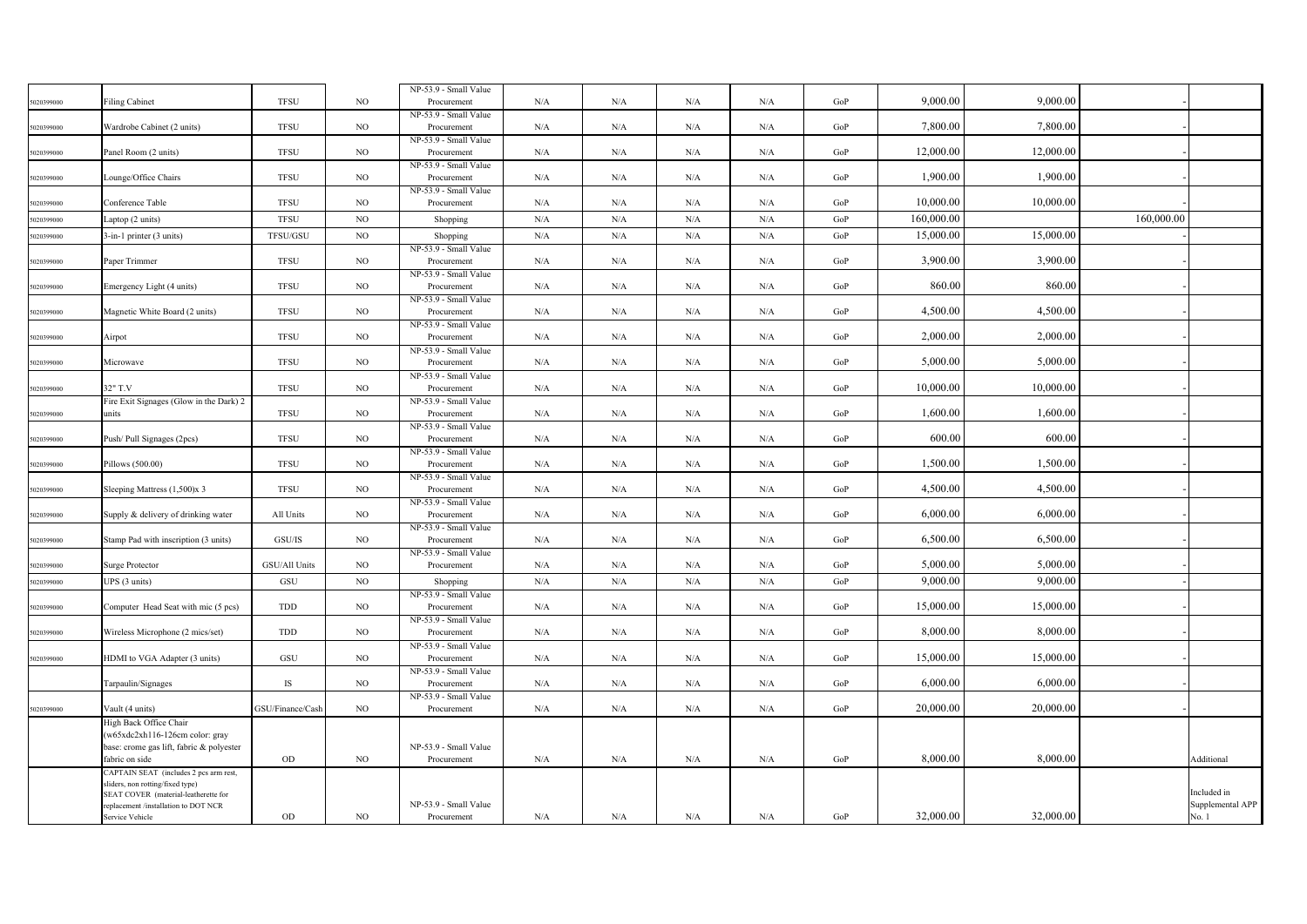|            | 13<br>Laptop                                |               |             |                           |           |             |                  |           |           |            |            |                 |                  |
|------------|---------------------------------------------|---------------|-------------|---------------------------|-----------|-------------|------------------|-----------|-----------|------------|------------|-----------------|------------------|
|            | nc LED-backlit display with IPS             |               |             |                           |           |             |                  |           |           |            |            |                 | Included in      |
|            | technology, 1.1 ghz Quad-core i5 Processor  |               |             |                           |           |             |                  |           |           |            |            |                 |                  |
|            | with Turbo boost up to 3.5GHz, 512 GB       |               |             | NP-53.9 - Small Value     |           |             |                  |           |           |            |            |                 | Supplemental APP |
|            | storage and touch ID sensor                 | $_{\rm OD}$   | NO          | Procurement               | N/A       | ${\rm N/A}$ | $\rm N/A$        | N/A       | GoP       | 84,000.00  |            | 84,000.00 No. 1 |                  |
|            | Smart/Android TV<br>For                     |               |             |                           |           |             |                  |           |           |            |            |                 |                  |
|            | conference/meeting - 43in(108cm),           |               |             |                           |           |             |                  |           |           |            |            |                 |                  |
|            | connectivity; wi-fi and bluetooth display   |               |             |                           |           |             |                  |           |           |            |            |                 |                  |
|            | type; LCD 3840 x 2160, picture processor,   |               |             |                           |           |             |                  |           |           |            |            |                 |                  |
|            | 4k Processor X1, sound: dolby audio,        |               |             |                           |           |             |                  |           |           |            |            |                 | Included in      |
|            | software: android, storage: 16GB includes   |               |             | NP-53.9 - Small Value     |           |             |                  |           |           |            |            |                 | Supplemental APP |
|            | wallmount bracket                           | OD            | NO          | Procurement               | N/A       | N/A         | N/A              | N/A       | GoP       | 32,000.00  |            | 32,000.00 No. 1 |                  |
|            |                                             |               |             | NP-53.5 Agency-to-        |           |             |                  |           |           |            |            |                 |                  |
| 5020101000 | Airline Ticket                              | All Units     | NO          | Agency                    | N/A       | N/A         | $\rm N/A$        | $\rm N/A$ | $\rm GoP$ | 50,000.00  | 50,000.00  |                 |                  |
|            |                                             |               |             |                           |           |             |                  |           |           |            |            |                 |                  |
|            |                                             |               |             |                           |           |             | <b>SUB TOTAL</b> |           |           | 551,160.00 | 275,160.00 | 276,000.00      |                  |
|            | <b>INTERNAL SERVICES (IS)</b>               |               |             |                           |           |             |                  |           |           |            |            |                 |                  |
|            | SKILLS TRAINING PROGRAM FOR                 |               |             |                           |           |             |                  |           |           |            |            |                 |                  |
|            | DOT-NCR PERSONNEL Continuing                |               |             |                           |           |             |                  |           |           |            |            |                 |                  |
|            |                                             |               |             |                           |           |             |                  |           |           |            |            |                 |                  |
|            | Education/Enhancement Seminar for           |               |             |                           |           |             |                  |           |           |            |            |                 |                  |
|            | DOT-NCR Personnel under the New             |               |             |                           |           |             |                  |           |           |            |            |                 |                  |
|            | Normal                                      |               |             |                           |           |             |                  |           |           |            |            |                 |                  |
|            |                                             |               |             | NP-53.10 Lease of Real    |           |             |                  |           |           |            |            |                 |                  |
| 5020201000 | Venue and meals $(30 \text{ pax x } 1,500)$ | IS            | NO          | Property and Venue        | N/A       | N/A         | $Jun-21$         | $Jun-21$  | GoP       | 45,000.00  | 45,000.00  |                 |                  |
|            | Training Materials/ Miscellaneous           |               |             |                           |           |             |                  |           |           |            |            |                 |                  |
| 5020201000 | Expenses                                    | $\mathbf{IS}$ | NO          | Shopping                  | $\rm N/A$ | $\rm N/A$   | $\rm N/A$        | $\rm N/A$ | GoP       | 5,100.00   | 5,100.00   |                 |                  |
|            |                                             |               |             |                           |           |             |                  |           |           |            |            |                 |                  |
|            |                                             |               |             | NP-53.6 Scientific,       |           |             |                  |           |           |            |            |                 |                  |
|            |                                             |               |             | Scholarly, Artistic Work, |           |             |                  |           |           |            |            |                 |                  |
|            |                                             |               |             | Exclusive Technology and  |           |             |                  |           |           |            |            |                 |                  |
| 5020201000 | Speaker Honorarium                          | IS            | $_{\rm NO}$ | Media Services            | N/A       | ${\rm N/A}$ | $\rm N/A$        | $\rm N/A$ | GoP       | 9,600.00   | 9,600.00   |                 |                  |
|            |                                             |               |             |                           |           |             |                  |           |           |            |            |                 |                  |
|            |                                             |               |             | NP-53.9 - Small Value     |           |             |                  |           |           |            |            |                 |                  |
| 5020201000 | Communication Expense                       | IS            | NO          | Procurement               | N/A       | N/A         | N/A              | $\rm N/A$ | GoP       | 300.00     | 300.00     |                 |                  |
|            |                                             |               |             |                           |           |             | <b>SUB TOTAL</b> |           |           | 60,000.00  | 60,000.00  |                 |                  |
|            | GENDER AND DEVELOPMENT                      |               |             |                           |           |             |                  |           |           |            |            |                 |                  |
|            | <b>GAD) PROGRAMS AND</b>                    |               |             |                           |           |             |                  |           |           |            |            |                 |                  |
|            |                                             |               |             |                           |           |             |                  |           |           |            |            |                 |                  |
|            | ADVOCACY PROGRAMS - Women's                 |               |             |                           |           |             |                  |           |           |            |            |                 |                  |
|            | Month Celebration                           |               |             |                           |           |             |                  |           |           |            |            |                 |                  |
|            |                                             |               |             | NP-53.9 - Small Value     |           |             |                  |           |           |            |            |                 |                  |
| 5020201000 | Printing of T-shirt (75pcs x Php 550 @)     | IS            | NO          | Procurement               | N/A       | N/A         | N/A              | N/A       | GoP       | 41,250.00  | 41,250.00  |                 |                  |
|            |                                             |               |             |                           |           |             |                  |           |           |            |            |                 |                  |
|            |                                             |               |             | NP-53.6 Scientific,       |           |             |                  |           |           |            |            |                 |                  |
|            |                                             |               |             | Scholarly, Artistic Work, |           |             |                  |           |           |            |            |                 |                  |
|            |                                             |               |             | Exclusive Technology and  |           |             |                  |           |           |            |            |                 |                  |
| 5020201000 | Honoraria (1,200/hour x 4 hours)            | IS            | $_{\rm NO}$ | Media Services            | N/A       | ${\rm N/A}$ | $\rm N/A$        | $\rm N/A$ | GoP       | 4,800.00   | 4,800.00   |                 |                  |
|            |                                             |               |             | NP-53.9 - Small Value     |           |             |                  |           |           |            |            |                 |                  |
| 5020201000 | Printing of Tarpaulin                       | IS            | NO          | Procurement               | N/A       | N/A         | N/A              | N/A       | GoP       | 3,650.00   | 3,650.00   |                 |                  |
|            |                                             |               |             | NP-53.9 - Small Value     |           |             |                  |           |           |            |            |                 |                  |
| 5020201000 | Communication                               | IS            | NO          | Procurement               | N/A       | N/A         | $\rm N/A$        | $\rm N/A$ | GoP       | 300.00     | 300.00     |                 |                  |
|            |                                             |               |             |                           |           |             |                  |           |           |            |            |                 |                  |
|            |                                             |               |             |                           |           |             | <b>SUB TOTAL</b> |           |           | 50,000.00  | 50,000.00  |                 |                  |
|            | Capability Building Program for GAD         |               |             |                           |           |             |                  |           |           |            |            |                 |                  |
|            | Focal Point System Personnel of NCR         |               |             |                           |           |             |                  |           |           |            |            |                 |                  |
|            | Regional Office (Planning Workshop on       |               |             |                           |           |             |                  |           |           |            |            |                 |                  |
|            | Mainstreaming GAD in DOT-NCR's              |               |             |                           |           |             |                  |           |           |            |            |                 |                  |
|            | Work Program)                               |               |             |                           |           |             |                  |           |           |            |            |                 |                  |
|            |                                             |               |             | NP-53.9 - Small Value     |           |             |                  |           |           |            |            |                 |                  |
|            |                                             |               |             |                           |           |             |                  |           |           |            | 45,000.00  |                 |                  |
| 5020201000 | Meals (25 pax x Php 600/pax 3 days)         | IS            | $_{\rm NO}$ | Procurement               | $\rm N/A$ | $\rm N/A$   | May-21           | May-21    | GoP       | 45,000.00  |            |                 |                  |
|            | Training Materials/Miscellaneous            |               |             | NP-53.9 - Small Value     |           |             |                  |           |           |            |            |                 |                  |
| 5020201000 | Expenses                                    | IS            | NO          | Procurement               | N/A       | N/A         | $\rm N/A$        | N/A       | GoP       | 5,900.00   | 5,900.00   |                 |                  |
|            |                                             |               |             |                           |           |             |                  |           |           |            |            |                 |                  |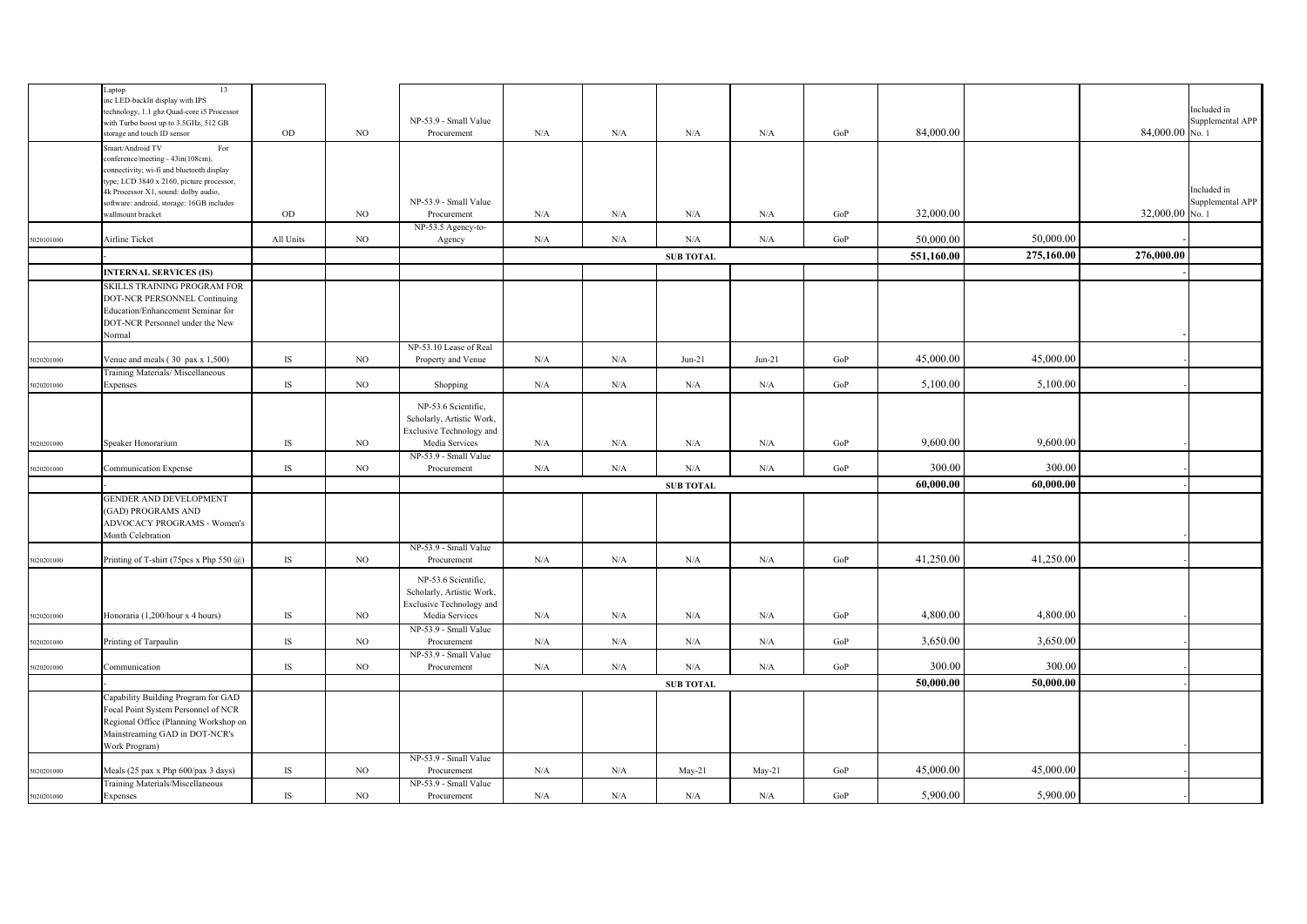|             |                                                                       |               |             | NP-53.6 Scientific,                        |                 |          |                                   |          |     |            |            |  |
|-------------|-----------------------------------------------------------------------|---------------|-------------|--------------------------------------------|-----------------|----------|-----------------------------------|----------|-----|------------|------------|--|
|             |                                                                       |               |             | Scholarly, Artistic Work,                  |                 |          |                                   |          |     |            |            |  |
|             | Honoraria (1,200/hour x 8 hours X 3                                   | IS            | $_{\rm NO}$ | Exclusive Technology and<br>Media Services |                 | N/A      | N/A                               | N/A      | GoP | 28,800.00  | 28,800.00  |  |
| 5020201000  | days)                                                                 |               |             | NP-53.9 - Small Value                      | N/A             |          |                                   |          |     |            |            |  |
| 5020201000  | Communication/cell card                                               | IS            | $_{\rm NO}$ | Procurement                                | N/A             | N/A      | $\rm N/A$                         | N/A      | GoP | 300.00     | 300.00     |  |
|             |                                                                       |               |             |                                            |                 |          | <b>SUB TOTAL</b>                  |          |     | 80,000.00  | 80,000.00  |  |
|             |                                                                       |               |             |                                            |                 |          |                                   |          |     |            |            |  |
|             | 18 Day Campaign to End Violence<br>Against Women (VAW) and RA 10398   |               |             |                                            |                 |          |                                   |          |     |            |            |  |
|             | Series of 2012 declaring November 25th                                |               |             |                                            |                 |          |                                   |          |     |            |            |  |
|             | as National Consciousness Day for the                                 |               |             |                                            |                 |          |                                   |          |     |            |            |  |
|             | Elimination of Violence Against Women                                 |               |             |                                            |                 |          |                                   |          |     |            |            |  |
|             | and Children                                                          |               | $\sim$      | NP-53.9 - Small Value                      |                 |          |                                   |          |     |            |            |  |
| 5020201000  | Printing of T-shirt (100pcs x Php 550@)                               | IS            | $_{\rm NO}$ | Procurement                                | N/A             | N/A      | N0v 2021                          | $Nov-21$ | GoP | 55,000.00  | 55,000.00  |  |
|             |                                                                       |               |             | NP-53.6 Scientific,                        |                 |          |                                   |          |     |            |            |  |
|             |                                                                       |               |             | Scholarly, Artistic Work,                  |                 |          |                                   |          |     |            |            |  |
|             |                                                                       |               |             | <b>Exclusive Technology and</b>            |                 |          |                                   |          |     |            |            |  |
| 5020201000  | Honoraria (1,200/hour x 4 hours)                                      | IS            | $_{\rm NO}$ | Media Services                             | N/A             | N/A      | N/A                               | N/A      | GoP | 4,800.00   | 4,800.00   |  |
|             | Promotional Materials (face masks,                                    |               |             |                                            |                 |          |                                   |          |     |            |            |  |
|             | hygiene kits & other related promo                                    |               |             | NP-53.9 - Small Value                      |                 |          |                                   |          |     |            |            |  |
| 5020201000  | materials (125 pcs. x Php 500@)<br>Miscellaneous Expenses(printing of | IS            | $_{\rm NO}$ | Procurement<br>NP-53.9 - Small Value       | N/A             | N/A      | $Nov-21$                          | N0v 2021 | GoP | 62,500.00  | 62,500.00  |  |
| 5020201000  | tarpaulin)                                                            | $\mathbf{IS}$ | $_{\rm NO}$ | Procurement                                | N/A             | N/A      | N/A                               | N/A      | GoP | 2,500.00   | 2,500.00   |  |
|             |                                                                       |               |             | NP-53.9 - Small Value                      |                 |          |                                   |          |     |            |            |  |
| 5020201000  | Communication (cell card)                                             | IS            | $_{\rm NO}$ | Procurement                                | N/A             | N/A      | N/A                               | N/A      | GoP | 200.00     | 200.00     |  |
|             |                                                                       |               |             |                                            |                 |          | <b>SUB TOTAL</b>                  |          |     | 125,000.00 | 125,000.00 |  |
|             | <b>Team Performance/Team Building</b>                                 |               |             |                                            |                 |          |                                   |          |     |            |            |  |
|             | Program                                                               |               |             | NP-53.10 Lease of Real                     |                 |          |                                   |          |     |            |            |  |
| 5020201000  | Venue and Meals (60 pax x 2,700)                                      | IS            | NO.         | Property and Venue                         | N/A             | $Oct-20$ | $Oct-20$                          | $Oct-20$ | GoP | 162,000.00 | 162,000.00 |  |
|             |                                                                       |               |             | NP-53.9 - Small Value                      |                 |          |                                   |          |     |            |            |  |
| 5020201000  | Packed Meals (60 pax x 200)                                           | IS            | $_{\rm NO}$ | Procurement                                | N/A             | N/A      | N/A                               | N/A      | GoP | 12,000.00  | 12,000.00  |  |
| 5020201000  | Transportation (Bus Rental)                                           | IS            | NO          | NP-53.9 - Small Value<br>Procurement       | N/A             | N/A      | N/A                               | $Oct-20$ | GoP | 30,000.00  | 30,000.00  |  |
|             |                                                                       |               |             | NP-53.9 - Small Value                      |                 |          |                                   |          |     |            |            |  |
| 5020201000  | Uniform T-Shirts (70 PAX X550)                                        | IS            | NO          | Procurement                                | N/A             | N/A      | N/A                               | $Oct-20$ | GoP | 38,500.00  | 38,500.00  |  |
|             |                                                                       |               |             | NP-53.9 - Small Value                      |                 |          |                                   |          |     |            |            |  |
| 5020201000  | <b>Bottled</b> water                                                  | IS            | NO          | Procurement<br>NP-53.9 - Small Value       | N/A             | N/A      | N/A                               | N/A      | GoP | 3,600.00   | 3,600.00   |  |
| 5020201000  | Communication (cell card)                                             | IS            | $_{\rm NO}$ | Procurement                                | N/A             | N/A      | $\rm N/A$                         | N/A      | GoP | 300.00     | 300.00     |  |
|             | Miscellaneous and other related                                       |               |             |                                            |                 |          |                                   |          |     |            |            |  |
|             | xpenses (Communication/Contingency                                    |               |             | NP-53.9 - Small Value                      |                 |          |                                   |          |     |            |            |  |
| 5020201000  | und)                                                                  | IS            | NO          | Procurement                                | N/A             | N/A      | N/A                               | N/A      | GoP | 3,600.00   | 3,600.00   |  |
|             |                                                                       |               |             |                                            |                 |          | <b>SUB TOTAL</b>                  |          |     | 250,000.00 | 250,000.00 |  |
|             | TOURISM DEVELOPMENT<br><b>DIVISION (TRD)</b>                          |               |             |                                            |                 |          |                                   |          |     |            |            |  |
|             | <b>Technical Assistance for LGUs: Local</b>                           |               |             |                                            |                 |          |                                   |          |     |            |            |  |
|             | <b>Tourism Planning Activities under the</b>                          |               |             |                                            |                 |          |                                   |          |     |            |            |  |
|             | New Normal, Local Tourism Planning                                    |               |             |                                            |                 |          |                                   |          |     |            |            |  |
|             | and Development Activities (4 runs)                                   |               |             |                                            |                 |          |                                   |          |     |            |            |  |
|             | Meals -AM/PM Snacks 250/snack x 2                                     |               |             |                                            |                 |          |                                   |          |     |            |            |  |
|             | : 50 pax x 2 runs = P150,000 - Lunch                                  |               |             |                                            |                 |          |                                   |          |     |            |            |  |
|             | 500/pax x 50 pax x 3 days * 2 runs<br>@150,000                        | TDD           | $_{\rm NO}$ | NP-53.9 - Small Value<br>Procurement       | March/May/June/ | N/A      | March/May/June/A March/May/June/A |          | GoP | 300,000.00 | 300,000.00 |  |
| 50299050 00 |                                                                       |               |             |                                            | August          |          | ugust                             | ugust    |     |            |            |  |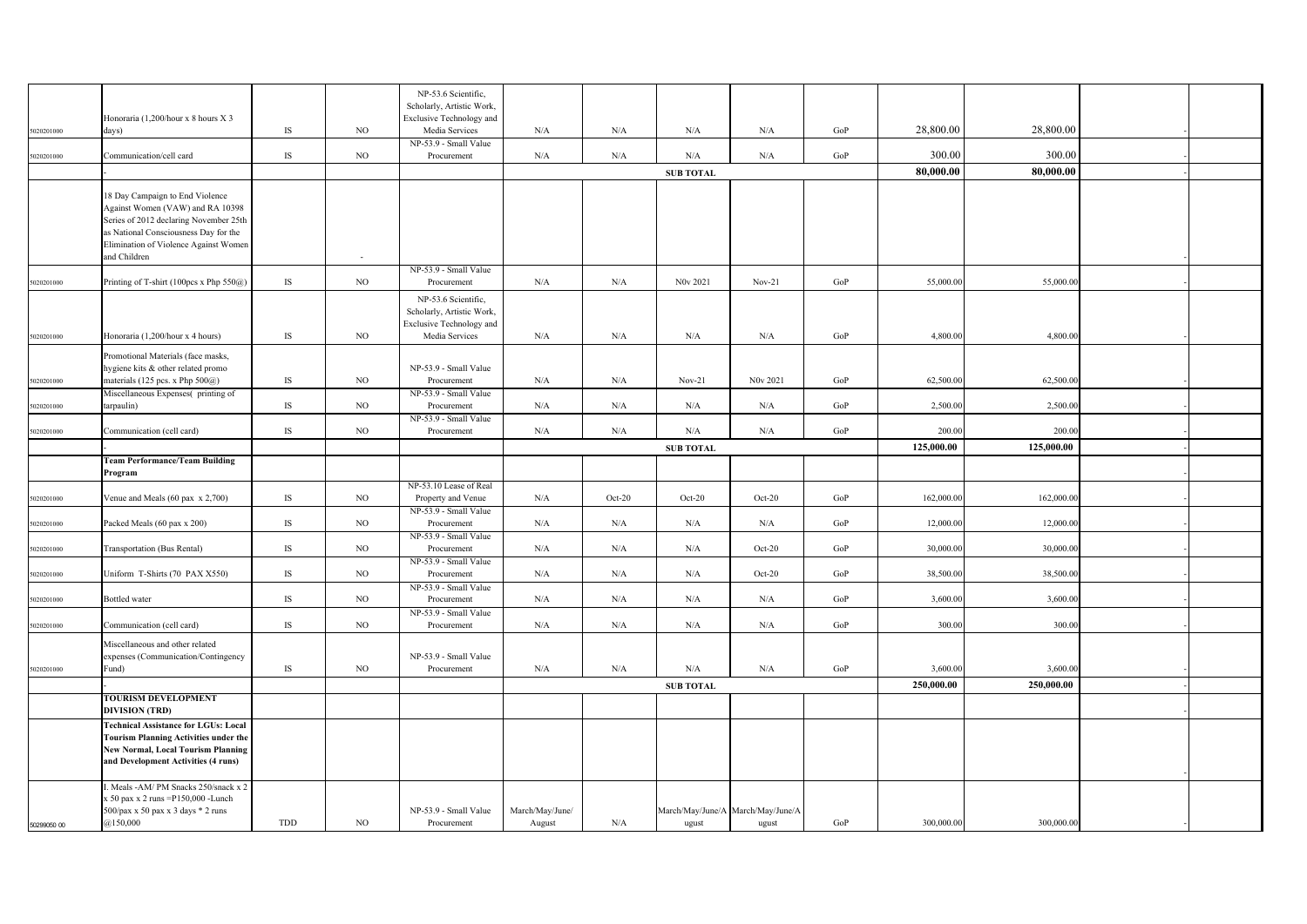|             | II. Transportation(Van hire) 6 days 1         |     |             | NP-53.9 - Small Value                        |             |           |                  | March/May/June/A March/May/June/A |     |            |            |                       |
|-------------|-----------------------------------------------|-----|-------------|----------------------------------------------|-------------|-----------|------------------|-----------------------------------|-----|------------|------------|-----------------------|
| 029005003   | unit per day 8,000 per unit                   | TDD | NO          | Procurement                                  | NA          | NA        | ugust            | ugust                             | GoP | 48,000.00  | 48,000.0   |                       |
|             | III. Office Supplies Certificates,            |     |             | NP-53.9 - Small Value                        |             |           |                  |                                   |     |            |            |                       |
| 6020201000  | computer ink, bond paper, ballpen, kits       | TDD | $_{\rm NO}$ | Procurement                                  | $\rm N/A$   | N/A       | N/A              | $\rm N/A$                         | GoP | 1,000.00   | 1,000.00   |                       |
|             | IV. Communicaton Expenses and                 |     |             | NP-53.9 - Small Value                        |             |           |                  |                                   |     |            |            |                       |
| 5020502000  | Contigency Fund                               | TDD | $_{\rm NO}$ | Procurement                                  | $\rm N/A$   | N/A       | N/A              | N/A                               | GoP | 1,000.00   | 1,000.00   |                       |
|             |                                               |     |             | $\sim$                                       |             |           | <b>SUB TOTAL</b> |                                   |     | 350,000.00 | 350,000.00 |                       |
|             |                                               |     |             |                                              |             |           |                  |                                   |     |            |            |                       |
|             | <b>Technical Assistance for Stakeholders:</b> |     |             |                                              |             |           |                  |                                   |     |            |            |                       |
|             | <b>Consulvative Meetings-Convergence</b>      |     |             |                                              |             |           |                  |                                   |     |            |            |                       |
|             | Programs with other government                |     |             |                                              |             |           |                  |                                   |     |            |            |                       |
|             | agencies on tourism development               |     |             |                                              |             |           |                  |                                   |     |            |            |                       |
|             | under the new normal Convergence              |     |             |                                              |             |           |                  |                                   |     |            |            |                       |
|             | Programs with other government                |     |             |                                              |             |           |                  |                                   |     |            |            |                       |
|             | agencies on tourism development               |     |             |                                              |             |           |                  |                                   |     |            |            |                       |
|             | . Meals (AM Snack: 600/meal x 40              |     |             |                                              |             |           |                  |                                   |     |            |            |                       |
|             | persons II. Lunch: 1,500/meal x 40            |     |             |                                              |             |           |                  |                                   |     |            |            |                       |
| 50299050 00 | persons 2 runs                                | TDD | $_{\rm NO}$ | NP-53.10 - Lease of Venue March/July/Oct/Dec |             | N/A       | N/A              | N/A                               | GoP | 168,000.00 | 168,000.00 | <b>Revised Budget</b> |
|             |                                               |     |             | NP-53.9 - Small Value                        |             |           |                  |                                   |     |            |            |                       |
|             | Vehicle Hire P 8,000 1 unit for 1 day         | TDD | $_{\rm NO}$ | Procurement                                  | ${\rm N/A}$ | N/A       | $\rm N/A$        | N/A                               | GoP | 8,000.00   | 8,000.00   | <b>Revised Budget</b> |
|             |                                               |     |             | NP-53.9 - Small Value                        |             |           |                  |                                   |     |            |            |                       |
|             | Miscellaneous and other Expenses              | TDD | NO          | Procurement                                  | N/A         | N/A       | N/A              | N/A                               | GoP | 5,550.00   | 5,550.00   | <b>Revised Budget</b> |
|             | Official Vest for Tourism Site                |     |             |                                              |             |           |                  |                                   |     |            |            |                       |
|             | Assessment/Inspections 20 pax (1,800          |     |             | NP-53.9 - Small Value                        |             |           |                  |                                   |     |            |            |                       |
|             | per set x 20 pcs)                             | TDD | NO          | Procurement                                  | $\rm N/A$   | $\rm N/A$ | $\rm N/A$        | N/A                               | GoP | 36,000.00  | 36,000.00  | <b>Revised Budget</b> |
|             |                                               |     |             |                                              |             |           | <b>SUB TOTAL</b> |                                   |     | 217,550.00 | 217,550.00 |                       |
|             | Awarding of Certificates to DOT-              |     |             |                                              |             |           |                  |                                   |     |            |            |                       |
|             | DOLE Cash Assistance Beneficiaries:           |     |             |                                              |             |           |                  |                                   |     |            |            |                       |
|             | Food Vendors, Non Food Vendors in             |     |             |                                              |             |           |                  |                                   |     |            |            |                       |
|             | <b>NCR</b>                                    |     |             |                                              |             |           |                  |                                   |     |            |            |                       |
|             | Packed Meals (Early Dinner) Php               |     |             | NP-53.9 - Small Value                        |             |           |                  |                                   |     |            |            |                       |
| 50299050 00 | 980.00 x 50 pax                               | TDD | NO          | Procurement                                  | N/A         | N/A       | N/A              | $Jun-21$                          | GoP | 49,000.00  | 49,000.00  |                       |
|             |                                               |     |             | NP-53.9 - Small Value                        |             |           |                  |                                   |     |            |            |                       |
|             | Van Hire with overtime per hour               | TDD | NO.         | Procurement                                  | N/A         | N/A       | N/A              | $Jun-21$                          | GoP | 8,650.00   | 8,650.00   |                       |
|             |                                               |     |             | NP-53.9 - Small Value                        |             |           |                  |                                   |     |            |            |                       |
|             | Communication: Call and Cel Card              | TDD | $_{\rm NO}$ | Procurement                                  | ${\rm N/A}$ | $\rm N/A$ | N/A              | $Jun-21$                          | GoP | 300.00     | 300.00     |                       |
|             | Miscellaneous and other related               |     |             | NP-53.9 - Small Value                        |             |           |                  |                                   |     |            |            |                       |
|             | expenses                                      | TDD | $_{\rm NO}$ | Procurement                                  | N/A         | N/A       | N/A              | $Jun-21$                          | GoP | 4,500.00   | 4,500.00   |                       |
|             |                                               |     |             |                                              |             |           | <b>SUB TOTAL</b> |                                   |     | 62,450.00  | 62,450.00  |                       |
|             | <b>Tourism Statistics Mentoring and</b>       |     |             |                                              |             |           |                  |                                   |     |            |            |                       |
|             | <b>Data Gathering</b>                         |     |             |                                              |             |           |                  |                                   |     |            |            |                       |
|             | Subscription to Online Meeting Platform,      |     |             |                                              |             |           |                  |                                   |     |            |            |                       |
|             | nluding additional host, rooms and other      |     |             |                                              |             |           |                  |                                   |     |            |            |                       |
|             | meeting add ons like breakout room and        |     |             |                                              |             |           |                  |                                   |     |            |            |                       |
|             | cloud storage (4 months)                      |     |             | NP-53.9 - Small Value                        |             |           |                  |                                   |     |            |            |                       |
| 5021199000  |                                               | TDD | $_{\rm NO}$ | Procurement                                  | ${\rm N/A}$ | N/A       | N/A              | N/A                               | GoP | 8,500.00   | 8,500.00   |                       |
|             |                                               |     |             |                                              |             |           |                  |                                   |     |            |            |                       |
|             | Online Communiction Expense -Online           |     |             |                                              |             |           |                  |                                   |     |            |            |                       |
|             | Training Microphone - Online Training         |     |             | NP-53.9 - Small Value                        |             |           |                  |                                   |     |            |            |                       |
| 5021199000  | Ring Light - Mobile Internet Expenses         | TDD | NO          | Procurement                                  | $\rm N/A$   | $\rm N/A$ | N/A              | N/A                               | N/A | 16,650.00  | 16,650.00  |                       |
| 6029900100  | Common Office Supplies                        |     |             |                                              |             |           |                  |                                   |     |            |            |                       |
|             |                                               |     |             | NP-53.9 - Small Value                        |             |           |                  |                                   |     |            |            |                       |
| 5020201000  | Color Printer Canon or HP                     | TDD | $_{\rm NO}$ | Procurement                                  | $\rm N/A$   | N/A       | N/A              | N/A                               | N/A | 4,500.00   | 4,500.00   |                       |
|             | Printer Ink, Black and color P1,400/set x     |     |             | NP-53.9 - Small Value                        |             |           |                  |                                   |     |            |            |                       |
| 5020502001  | 2 sets of blank and color ink                 | TDD | NO          | Procurement                                  | N/A         | N/A       | N/A              | N/A                               | N/A | 2,800.00   | 2,800.00   |                       |
|             | Bond Paper (A4, 2 reams) at 275 per           |     |             | NP-53.9 - Small Value                        |             |           |                  |                                   |     |            |            |                       |
|             | ream                                          | TDD | $_{\rm NO}$ | Procurement                                  | N/A         | $\rm N/A$ | N/A              | N/A                               | N/A | 550.00     | 550.00     |                       |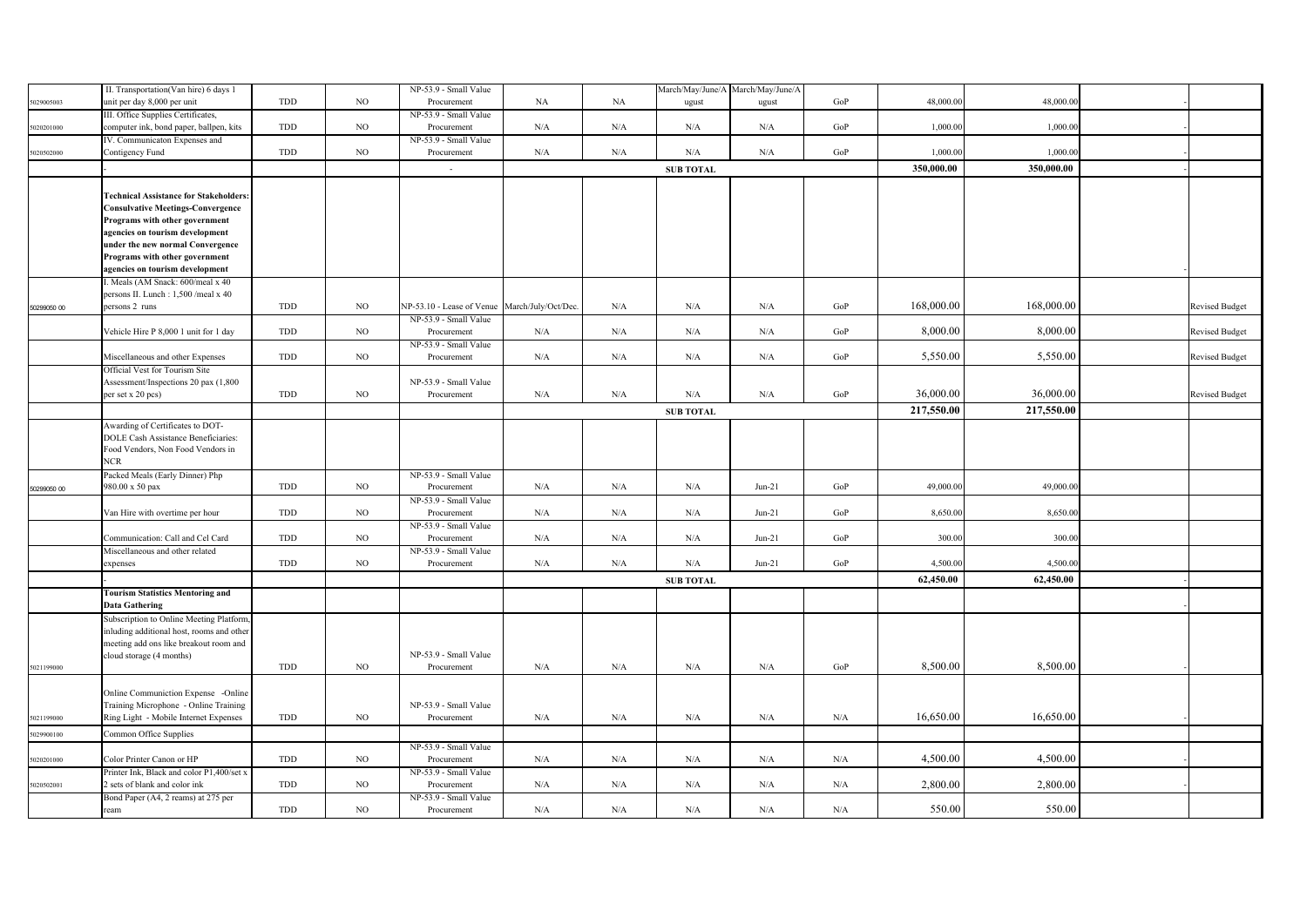|             | Office Supplies 2-4TB External Hard                       |            |             |                                      |     |           |                  |           |           |            |            |  |
|-------------|-----------------------------------------------------------|------------|-------------|--------------------------------------|-----|-----------|------------------|-----------|-----------|------------|------------|--|
|             | Drive for Digital File Storage for                        |            |             |                                      |     |           |                  |           |           |            |            |  |
|             | regional tourism statistic data bank,                     |            |             | NP-53.9 - Small Value                |     |           |                  |           |           |            |            |  |
|             | recording of online trainings and                         | TDD        | $_{\rm NO}$ | Procurement                          | N/A | N/A       | $\rm N/A$        | $\rm N/A$ | N/A       | 9,000.00   | 9,000.00   |  |
|             | neetings<br>Van Hire (1 unit x 6 days) 8,000 per unit     |            |             | NP-53.9 - Small Value                |     |           |                  |           |           |            |            |  |
|             | per day                                                   | TDD        | NO          | Procurement                          | N/A | N/A       | $\rm N/A$        | N/A       | $\rm N/A$ | 48,000.00  | 48,000.00  |  |
|             |                                                           |            |             |                                      |     |           |                  |           |           |            |            |  |
|             |                                                           |            |             |                                      |     |           | <b>SUB TOTAL</b> |           |           | 90,000.00  | 90,000.00  |  |
|             | <b>Soul Circuit Development (Cultural</b>                 |            |             |                                      |     |           |                  |           |           |            |            |  |
|             | and Heritage, Sun and Beach and<br><b>Cruise Tourism)</b> |            |             |                                      |     |           |                  |           |           |            |            |  |
|             |                                                           |            |             | NP-53.9 - Small Value                |     |           |                  |           |           |            |            |  |
| 5029005003  | Vehicle Hire (NCR-P8,000 X 2 X 1)                         | TDD        | $_{\rm NO}$ | Procurement                          | N/A | N/A       | $\rm N/A$        | $\rm N/A$ | GoP       | 16,000.00  | 16,000.00  |  |
|             | Boat Rental inclusive of terminal fee                     |            |             |                                      |     |           |                  |           |           |            |            |  |
|             | and port fee - Manila Corregidor                          |            |             |                                      |     |           |                  |           |           |            |            |  |
|             | (125,000) Corregidor - Camaya                             |            |             |                                      |     |           |                  |           |           |            |            |  |
|             | (160,000) Camaya Coast - MOA                              |            |             | NP-53.9 - Small Value                |     |           |                  |           |           |            |            |  |
| 5029005003  | Esplanade (160,000)                                       | TDD        | NO          | Procurement                          | N/A | N/A       | $\rm N/A$        | N/A       | GoP       | 445,000.00 | 445,000.00 |  |
|             | Onboard boat Drinks and Snacks                            |            |             | NP-53.9 - Small Value                |     |           |                  |           |           |            |            |  |
| 50299050 00 | (P800/PERSON X 40 PAX X                                   | TDD        | NO          | Procurement                          | N/A | N/A       | N/A              | N/A       | GoP       | 96,000.00  | 96,000.00  |  |
|             |                                                           |            |             |                                      |     |           |                  |           |           |            |            |  |
|             | Meeting Meals - Breakfast day 1 P500x                     |            |             |                                      |     |           |                  |           |           |            |            |  |
|             | 40 (20,000) incentivized meals Manila                     |            |             |                                      |     |           |                  |           |           |            |            |  |
|             | Lunch / dinner P2,000X (80,000) bottled                   |            |             | NP-53.9 - Small Value                |     |           |                  |           |           |            |            |  |
| 50299050 00 | Water (P6,000)                                            | <b>TDD</b> | NO          | Procurement                          | N/A | N/A       | N/A              | N/A       | GoP       | 106,000.00 | 106,000.00 |  |
|             | Regional Product Sampling (1,000/pax x                    |            |             | NP-53.9 - Small Value                |     |           |                  |           |           |            |            |  |
| 5029903000  | 40 pax                                                    | <b>TDD</b> | NO          | Procurement                          | N/A | N/A       | $\rm N/A$        | $\rm N/A$ | GoP       | 40,000.00  | 40,000.00  |  |
|             | Swab Test (Pre departue/Post departure)                   |            |             | NP-53.9 - Small Value                |     |           |                  |           |           |            |            |  |
| 5021199000  | P 4,000 X 20 PAX X 2                                      | <b>TDD</b> | $_{\rm NO}$ | Procurement                          | N/A | N/A       | $\rm N/A$        | $\rm N/A$ | GoP       | 160,000.00 | 160,000.00 |  |
|             | Health Travel Insurance 1.800/10                          |            |             | NP-53.9 - Small Value                |     |           |                  |           |           |            |            |  |
| 5029903000  | person package x 4                                        | <b>TDD</b> | NO          | Procurement                          | N/A | N/A       | $\rm N/A$        | $\rm N/A$ | GoP       | 7,200.00   | 7,200.00   |  |
|             |                                                           |            |             |                                      |     |           |                  |           |           |            |            |  |
|             | Contingency & communication (office                       |            |             | NP-53.9 - Small Value                |     |           |                  |           |           |            |            |  |
| 5020201000  | supplies/ink/tarpaulins/call cards)                       | TDD        | NO.         | Procurement                          | N/A | N/A       | $\rm N/A$        | N/A       | GoP       | 29,800.00  | 29,800.00  |  |
|             |                                                           |            |             |                                      |     |           | <b>SUB TOTAL</b> |           |           | 900,000.00 | 900.000.00 |  |
|             | Pasig River Cruise Hop On Hop Off                         |            |             |                                      |     |           |                  |           |           |            |            |  |
|             | Cruise Tourism)                                           |            |             |                                      |     |           |                  |           |           |            |            |  |
|             |                                                           |            |             | NP-53.9 - Small Value                |     |           |                  |           |           |            |            |  |
| 50299050 00 | Food and Drinks (P 1,500 x 50 persons)                    | TDD        | NO          | Procurement                          | N/A | N/A       | N/A              | N/A       | GoP       | 75,000.00  | 75,000.00  |  |
|             |                                                           |            |             | NP-53.9 - Small Value                |     |           |                  |           |           |            |            |  |
| 5021199000  | Virtual Launch (events managemet fee)                     | TDD        | NO          | Procurement                          | N/A | N/A       | N/A              | N/A       | GoP       | 145,000.00 | 145,000.00 |  |
|             | Vehicle Rental (P8,000/van x 2 vans x 2                   |            |             | NP-53.9 - Small Value                |     |           |                  |           |           |            |            |  |
| 5029005003  | days)                                                     | TDD        | NO          | Procurement                          | N/A | N/A       | $\rm N/A$        | $\rm N/A$ | GoP       | 32,000.00  | 32,000.00  |  |
|             | Promotions (social media/PR) P50,000                      |            |             | NP-53.9 - Small Value                |     |           |                  |           |           |            |            |  |
| 5029900100  | for FB/Instagram                                          | TDD        | NO          | Procurement                          | N/A | N/A       | N/A              | $\rm N/A$ | GoP       | 50,000.00  | 50,000.00  |  |
|             |                                                           |            |             | NP-53.9 - Small Value                |     |           |                  |           |           |            |            |  |
| 5021199000  | Tour Guide (P4,000 x 1 tour guide x 2                     | TDD        | NO          | Procurement                          | N/A | N/A       | N/A              | N/A       | GoP       | 8,000.00   | 8,000.00   |  |
|             | Coordination Meetings (P 1,000/pax x                      |            |             | NP-53.9 - Small Value                |     |           |                  |           |           | 60,000.00  | 60,000.00  |  |
| 50299050 00 | $20$ pax)                                                 | TDD        | NO          | Procurement                          | N/A | N/A       | $\rm N/A$        | $\rm N/A$ | GoP       |            |            |  |
|             | Pre-launch tour simulation (P1,000/pax                    |            |             | NP-53.9 - Small Value                |     |           |                  |           |           | 30,000.00  | 30,000.00  |  |
| 5021199000  | $(30 \text{ pax})$                                        | TDD        | NO          | Procurement                          | N/A | N/A       | N/A              | $\rm N/A$ | GoP       |            |            |  |
| 5029903000  | Regional Product Sampling (P<br>1,000/PAX X 75 PAX)       | TDD        | NO          | NP-53.9 - Small Value<br>Procurement | N/A | N/A       | N/A              | N/A       | GoP       | 75,000.00  | 75,000.00  |  |
|             |                                                           |            |             | NP-53.9 - Small Value                |     |           |                  |           |           |            |            |  |
| 5020399000  | Contingency                                               | TDD        | NO          | Procurement                          | N/A | $\rm N/A$ | $\rm N/A$        | $\rm N/A$ | GoP       | 25,000.00  | 25,000.00  |  |
|             |                                                           |            |             |                                      |     |           |                  |           |           |            |            |  |
|             |                                                           |            |             |                                      |     |           | <b>SUB TOTAL</b> |           |           | 500,000.00 | 500,000.00 |  |
|             | Site and Tour Validation for                              |            |             |                                      |     |           |                  |           |           |            |            |  |
|             | <b>Hop On Tours</b>                                       |            |             |                                      |     |           |                  |           |           |            |            |  |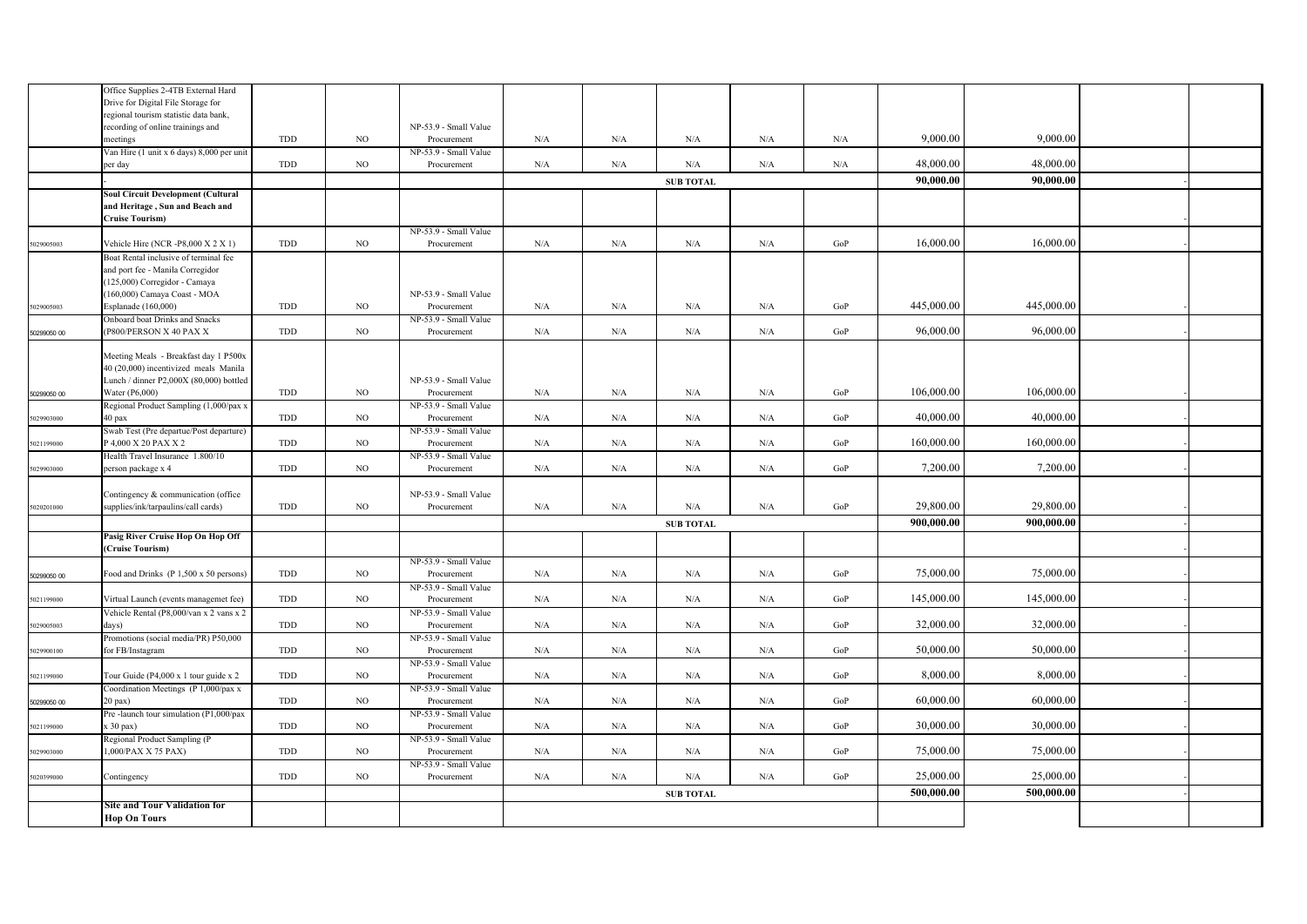|             | A. Validation Meals on July 6, 2021       |            |             | NP-53.9 - Small Value             |           |                          |                  |           |           |            |            |                  |
|-------------|-------------------------------------------|------------|-------------|-----------------------------------|-----------|--------------------------|------------------|-----------|-----------|------------|------------|------------------|
| 50299050 00 | (lunch P 16,000 Snacks P 20,000           | TDD        | $_{\rm NO}$ | Procurement                       | N/A       | N/A                      | N/A              | N/A       | GoP       | 36,000.00  | 36,000.00  |                  |
|             | 3. Coordination Meeting with MMDA         |            |             |                                   |           |                          |                  |           |           |            |            |                  |
|             | for Synchronization of Tour for UBE       |            |             | NP-53.9 - Small Value             |           |                          |                  |           |           |            |            |                  |
| 50299050 00 | Bus/Pasig River Boats (TBC)               | TDD        | $_{\rm NO}$ | Procurement                       | N/A       | N/A                      | N/A              | N/A       | GoP       | 8,000.00   | 8,000.00   |                  |
|             |                                           |            |             | NP-53.9 - Small Value             |           |                          |                  |           |           |            |            |                  |
| 50299050 00 | C. Debriefing                             | TDD        | $_{\rm NO}$ | Procurement                       | N/A       | N/A                      | N/A              | N/A       | GoP       | 8,000.00   | 8,000.00   |                  |
|             |                                           |            |             | NP-53.9 - Small Value             |           |                          |                  |           |           |            |            |                  |
| 5029005003  | D. Van Hire                               | TDD        | $_{\rm NO}$ | Procurement                       | N/A       | N/A                      | N/A              | N/A       | $\rm GoP$ | 8,000.00   | 8,000.00   |                  |
| 5020399000  | fan, etc)                                 | TDD        | $_{\rm NO}$ | -33.9 - Smail Valu<br>Procurement | N/A       |                          |                  |           | GoP       | 10,000.00  | 10,000.00  |                  |
|             |                                           |            |             |                                   |           | N/A                      | $\rm N/A$        | N/A       |           |            |            |                  |
|             |                                           |            |             | NP-53.9 - Small Value             |           |                          |                  |           |           |            |            |                  |
| 5020502001  | F. Communication (call card)              | TDD        | $_{\rm NO}$ | Procurement                       | N/A       | N/A                      | N/A              | N/A       | GoP       | 300.00     | 300.00     |                  |
|             |                                           |            |             |                                   |           |                          |                  |           |           |            |            |                  |
|             |                                           |            |             |                                   |           |                          | <b>SUB TOTAL</b> |           |           | 70,300.00  | 70,300     |                  |
|             |                                           |            |             |                                   |           |                          |                  |           |           |            |            |                  |
|             | Participation to travel fairs, tourism    |            |             |                                   |           |                          |                  |           |           |            |            |                  |
|             | exhibits, business missions, travel trade |            |             |                                   |           |                          |                  |           |           |            |            |                  |
|             | and other tourism related activities:     |            |             |                                   |           |                          |                  |           |           |            |            |                  |
|             |                                           |            |             |                                   |           |                          |                  |           |           |            |            |                  |
|             | <b>PHITEX</b>                             |            |             |                                   |           |                          |                  |           |           |            |            |                  |
|             |                                           |            |             | NP-53.9 - Small Value             |           |                          |                  |           |           |            |            |                  |
| 5029005003  | Vehicle Rental (P 6,000 X 3 days)         | <b>TDD</b> | NO.         | Procurement                       | N/A       | N/A                      | N/A              | N/A       | GoP       | 18,000.00  | 18,000.00  |                  |
|             | Regional Food Sampling (P20/pack x        |            |             | NP-53.9 - Small Value             |           |                          |                  |           |           |            |            |                  |
| 5029903000  | 100 packs x 3 days)                       | TDD        | NO          | Procurement                       | N/A       | N/A                      | N/A              | N/A       | GoP       | 6,000.00   | 6,000.00   |                  |
|             | Meal Meetings (P800 X 4 pax x 3           |            |             | NP-53.9 - Small Value             |           |                          |                  |           |           |            |            |                  |
| 50299050 00 | meetings)                                 | TDD        | $_{\rm NO}$ | Procurement                       | N/A       | N/A                      | $\rm N/A$        | N/A       | GoP       | 9,600.00   | 9,600.00   |                  |
|             | <b>MICECON</b>                            | TDD        | $_{\rm NO}$ |                                   |           |                          |                  |           |           |            |            |                  |
|             |                                           |            |             | NP-53.9 - Small Value             |           |                          |                  |           |           |            |            |                  |
| 5029005003  | Vehicle Rental (Pp 6,000 x 2 days)        | TDD        | $_{\rm NO}$ | Procurement                       | N/A       | N/A                      | N/A              | N/A       | GoP       | 12,000.00  | 12,000.00  |                  |
|             |                                           |            |             | NP-53.9 - Small Value             |           |                          |                  |           |           |            |            |                  |
| 50299050 00 | Meal Meetings (800 x 4 x 2 meetings)      | TDD        | NO          | Procurement                       | N/A       | N/A                      | N/A              | N/A       | GoP       | 6,400.00   | 6,400.00   |                  |
|             |                                           |            |             |                                   |           |                          |                  |           |           |            |            |                  |
|             | <b>TPP Tourism Fair</b>                   |            |             |                                   |           |                          |                  |           |           |            |            |                  |
|             | Regional Product Sampling (P50 x50 x 2    |            |             | NP-53.9 - Small Value             |           |                          |                  |           |           |            |            |                  |
| 5029903000  | days)                                     |            | $_{\rm NO}$ | Procurement                       | N/A       | N/A                      | N/A              | N/A       | GoP       | 5,000.00   | 5,000.00   |                  |
|             | Meals meetings (P800 x 5 pax x 1          |            |             | NP-53.9 - Small Value             |           |                          |                  |           |           |            |            |                  |
| 50299050 00 | meeting)                                  |            | $_{\rm NO}$ | Procurement                       | $\rm N/A$ | $\rm N/A$                | $\rm N/A$        | N/A       | GoP       | 4,000.00   | 4,000.00   |                  |
|             |                                           |            |             | NP-53.9 - Small Value             |           |                          |                  |           |           |            |            |                  |
| 5029005003  | Vehicle Hire (P6,000X 2 days)             |            | $_{\rm NO}$ | Procurement                       | N/A       | N/A                      | N/A              | N/A       | GoP       | 12,000.00  | 12,000.00  |                  |
|             | <b>CPTA MEETING</b>                       |            | NO          |                                   |           | $\overline{\phantom{a}}$ | $\omega$         | $\sim$    |           |            |            |                  |
|             | Meal Meetings (800 x 4 pax x 2            |            |             | NP-53.9 - Small Value             |           |                          |                  |           |           |            |            |                  |
| 50299050 00 | meetings)                                 | TDD        | NO          | Procurement                       | N/A       | N/A                      | N/A              | N/A       | GoP       | 6,400.00   | 6,400.00   |                  |
|             |                                           |            |             | NP-53.9 - Small Value             |           |                          |                  |           |           |            |            |                  |
| 5020502001  | Cell Cards                                | TDD        | NO          | Procurement                       | N/A       | N/A                      | N/A              | N/A       | GoP       | 600.00     | 600.00     |                  |
|             |                                           |            |             |                                   |           |                          |                  |           |           |            |            |                  |
|             |                                           |            |             |                                   |           |                          | <b>SUB TOTAL</b> |           |           | 80,000.00  | 80,000.00  |                  |
|             | INFORMATION, EDUCATION,                   |            |             |                                   |           |                          |                  |           |           |            |            |                  |
|             | <b>COMMUNICATION (IEC)</b>                | $\sim$     |             |                                   |           |                          |                  |           |           |            |            |                  |
|             | Social Media Promotions (FB sponsored     |            |             | NP-53.9 - Small Value             |           |                          |                  |           |           |            |            |                  |
| 5029900100  | Ad Placement)                             | TDD        | NO          | Procurement                       | N/A       | N/A                      | N/A              | May-Dec21 | GoP       | 320,000.00 | 320,000.00 |                  |
|             |                                           |            |             | NP-53.9 - Small Value             |           |                          |                  |           |           |            |            |                  |
| 5029900100  | Zoom Subscription (P10,000 x 8 months)    | TDD        | NO          | Procurement                       | N/A       | N/A                      | N/A              | May-Dec21 | GoP       | 80,000.00  | 80,000.00  |                  |
|             |                                           |            |             |                                   |           |                          | <b>SUB TOTAL</b> |           |           | 400.000.00 | 400.000.00 |                  |
|             | DIGITAL AND CREATIVE SUPPORT              |            |             |                                   |           |                          |                  |           |           |            |            |                  |
|             | <b>SERVICES</b> (Strategic Communication) |            |             |                                   |           |                          |                  |           |           |            |            |                  |
|             | Php 55,000 x 8 months May to Dec          |            |             |                                   |           |                          |                  |           |           |            |            | Included in      |
|             | (inclusive of taxes)                      |            |             | NP-53.9 - Small Value             |           |                          |                  |           |           |            |            | Supplemental APP |
| 5029900100  |                                           | TDD        | NO          | Procurement                       | May-Dec21 | May-Dec21                | May-Dec21        | May-Dec21 | GoP       | 440,000.00 | 440,000.00 | No. 1            |
|             |                                           |            |             |                                   |           |                          |                  |           |           | 440,000.00 | 440,000.00 |                  |
|             |                                           |            |             |                                   |           |                          | <b>SUB TOTAL</b> |           |           |            |            |                  |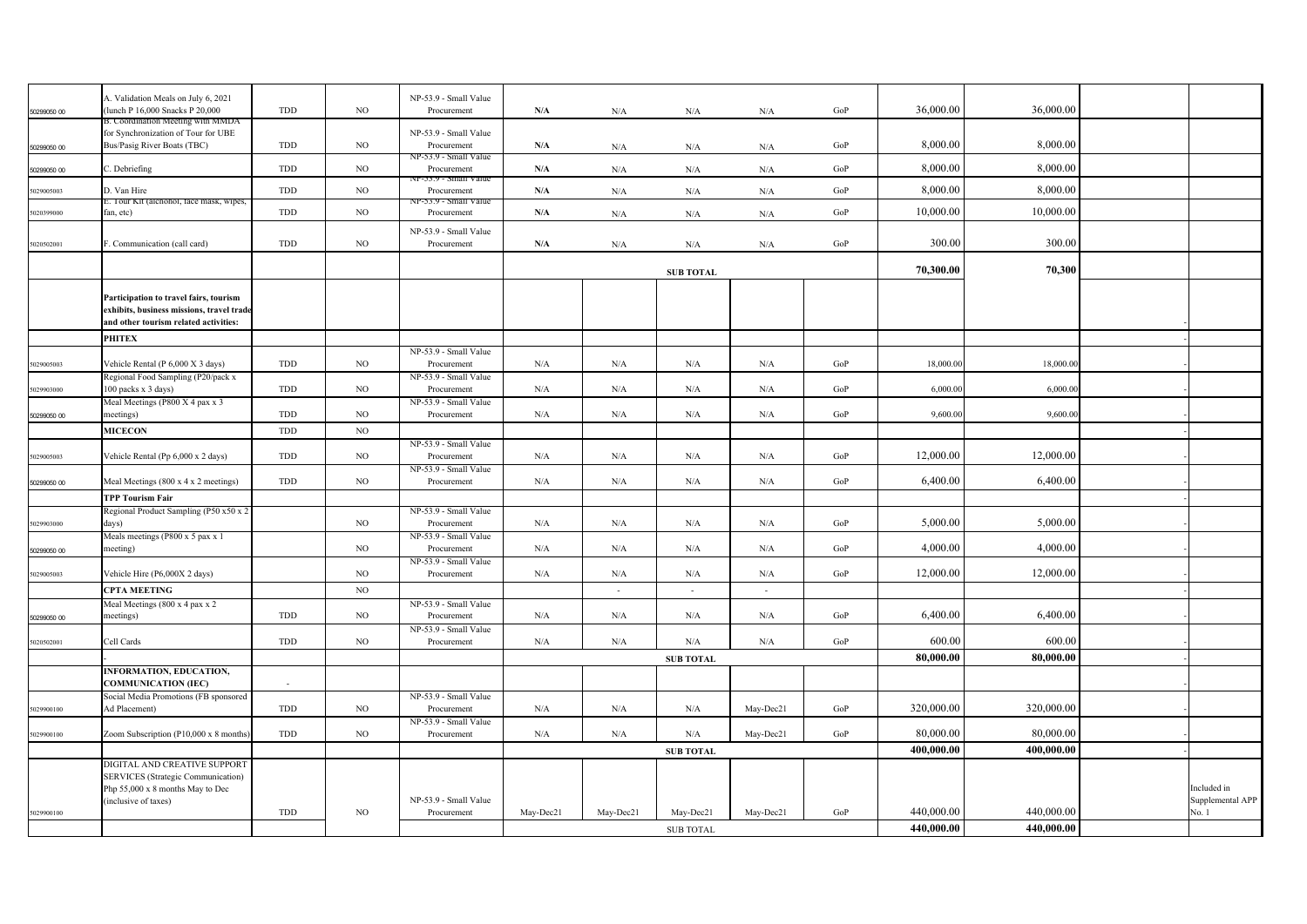|             | Organizing and Hosting of cultural,<br>educational activities for group tours, |            |             |                                                  |     |     |                  |            |     |            |            |  |
|-------------|--------------------------------------------------------------------------------|------------|-------------|--------------------------------------------------|-----|-----|------------------|------------|-----|------------|------------|--|
|             | international delegates and DOT                                                |            |             |                                                  |     |     |                  |            |     |            |            |  |
|             | 1. Support to CPTA<br>guests                                                   |            |             |                                                  |     |     |                  |            |     |            |            |  |
|             | <b>Hosting</b>                                                                 |            |             |                                                  |     |     |                  |            |     |            |            |  |
|             | Meeting meals (1000 x 30 x 2 meals x                                           |            |             | NP-53.9 - Small Value                            |     |     |                  |            |     |            |            |  |
| 50299050 00 | 2days)                                                                         | <b>TRD</b> | NO          | Procurement                                      | N/A | N/A | N/A              | Oct-Dec21  | GoP | 120,000.00 | 120,000.00 |  |
|             |                                                                                |            |             | NP-53.10 Lease of Real                           |     |     |                  |            |     |            |            |  |
| 50299050 00 | Venue Rntal (P 50,000 X 2 days)                                                | TRD        | NO          | Property and Venue                               | N/A | N/A | N/A              | Oct-dec.21 | GoP | 100,000.00 | 100,000.00 |  |
|             | Vehicle Rental (P8,000 x 2days x 3                                             |            |             | NP-53.9 - Small Value                            |     |     |                  |            |     |            |            |  |
| 5029005003  | vans)                                                                          | TRD        | NO          | Procurement                                      | N/A | N/A | N/A              | N/A        | GoP | 48,000.00  | 48,000.00  |  |
| 5020399000  | Contingency                                                                    | TRD        | NO.         | NP-53.9 - Small Value<br>Procurement             | N/A | N/A | N/A              | N/A        | GoP | 32,000.00  | 32,000.00  |  |
|             |                                                                                |            |             |                                                  |     |     |                  |            |     |            |            |  |
|             |                                                                                |            |             |                                                  |     |     | <b>SUB TOTAL</b> |            |     | 300,000.00 | 300,000.00 |  |
|             | <b>Technical Visits/Exposure tours</b>                                         | TDD        |             |                                                  |     |     |                  |            |     |            |            |  |
|             |                                                                                |            |             | NP-53.9 - Small Value                            |     |     |                  |            |     |            |            |  |
| 5029005003  | Vehicle Rental (8,000 X 2days x 2 vans)                                        | TDD        | NO          | Procurement                                      | N/A | N/A | N/A              | N/A        | GoP | 32,000.00  | 32,000.00  |  |
|             |                                                                                |            |             | NP-53.9 - Small Value                            |     |     |                  |            |     | 40,000.00  | 40,000.00  |  |
| 50299050 00 | Meals (P1,000 x 2 days x 10 pax x 2)                                           | TDD        | $_{\rm NO}$ | Procurement<br>NP-53.9 - Small Value             | N/A | N/A | N/A              | N/A        | GoP |            |            |  |
| 5029903000  | Regional Product Sampling (P500 X<br>$10$ pax $)$                              | TDD        | NO          | Procurement                                      | N/A | N/A | N/A              | N/A        | GoP | 5,000.00   | 5,000.00   |  |
|             | Contingency (RT PCR, Communication,                                            |            |             | NP-53.9 - Small Value                            |     |     |                  |            |     |            |            |  |
| 5029005003  | etc)                                                                           | TDD        | NO          | Procurement                                      | N/A | N/A | N/A              | N/A        | GoP | 62,000.00  | 62,000.00  |  |
|             |                                                                                |            |             |                                                  |     |     |                  |            |     | 139,000.00 | 139,000.00 |  |
|             |                                                                                |            |             |                                                  |     |     | <b>SUB TOTAL</b> |            |     |            |            |  |
|             | <b>Tourism Awareness and Capability</b>                                        |            |             |                                                  |     |     |                  |            |     |            |            |  |
|             | <b>Building Seminar for LGUs (4 LGUs) 3</b>                                    |            |             |                                                  |     |     |                  |            |     |            |            |  |
|             | days run P60,000/run                                                           |            |             |                                                  |     |     |                  |            |     |            |            |  |
|             | Vehicle Hire P 2,852(p 1,426 - one                                             |            |             |                                                  |     |     |                  |            |     |            |            |  |
|             | way rate x 2) x1 unit x 3 days (pick up<br>and drop only)                      | TDD        | NO          | NP-53.9 - Small Value<br>Procurement             | N/A | N/A | N/A              | N/A        | GoP | 34,224.00  | 34,224.00  |  |
| 5029005003  |                                                                                |            |             |                                                  |     |     |                  |            |     |            |            |  |
|             |                                                                                |            |             | NP-53.6 Scientific,<br>Scholarly, Artistic Work, |     |     |                  |            |     |            |            |  |
|             | Speaker's Honorarium P 1,200/HR X 24                                           |            |             | Exclusive Technology and                         |     |     |                  |            |     |            |            |  |
| 5021199000  | HRS (3 days)                                                                   | TDD        | NO.         | Media Services                                   | N/A | N/A | N/A              | N/A        | GoP | 115,200.00 | 115,200.00 |  |
|             |                                                                                |            |             | NP-53.9 - Small Value                            |     |     |                  |            |     |            |            |  |
| 5020502001  | Communication                                                                  | TDD        | NO          | Procurement                                      | N/A | N/A | N/A              | N/A        | GoP | 1,200.00   | 1,200.00   |  |
|             | Meals (Speaker's & Facilatators) P 200                                         |            |             |                                                  |     |     |                  |            |     |            |            |  |
|             |                                                                                |            |             |                                                  |     |     |                  |            |     |            |            |  |
|             | (am snacks) $x$ 6 persons $x$ 3 days =                                         |            |             |                                                  |     |     |                  |            |     |            |            |  |
|             | P3,600; 200 (pm snacks) x 6 persons x 3                                        |            |             |                                                  |     |     |                  |            |     |            |            |  |
|             | days = $P3,600$ ; $P400$ (lunch) x 6 persons                                   |            |             | NP-53.9 - Small Value                            |     |     |                  |            |     |            |            |  |
| 50299050 00 | x 3 days                                                                       | TDD        | NO          | Procurement                                      | N/A | N/A | N/A              | N/A        | GoP | 57,600.00  | 57,600.00  |  |
|             | Bottled Water P 329.75/box x 4 boxes x                                         |            |             | NP-53.9 - Small Value                            |     |     |                  |            |     |            |            |  |
|             | 4 runs                                                                         | TDD        | NO.         | Procurement                                      | N/A | N/A | N/A              | N/A        | GoP | 5,276.00   | 5,276.00   |  |
|             | Health and Safety Essentials                                                   |            |             |                                                  |     |     |                  |            |     |            |            |  |
|             | Alcohol P387.92/gallon x 4runs<br>Tissue P 34.48/pack x 4runs                  | TDD        | NO          | NP-53.9 - Small Value<br>Procurement             | N/A | N/A | N/A              | N/A        | GoP | 1,691.04   | 1,691.04   |  |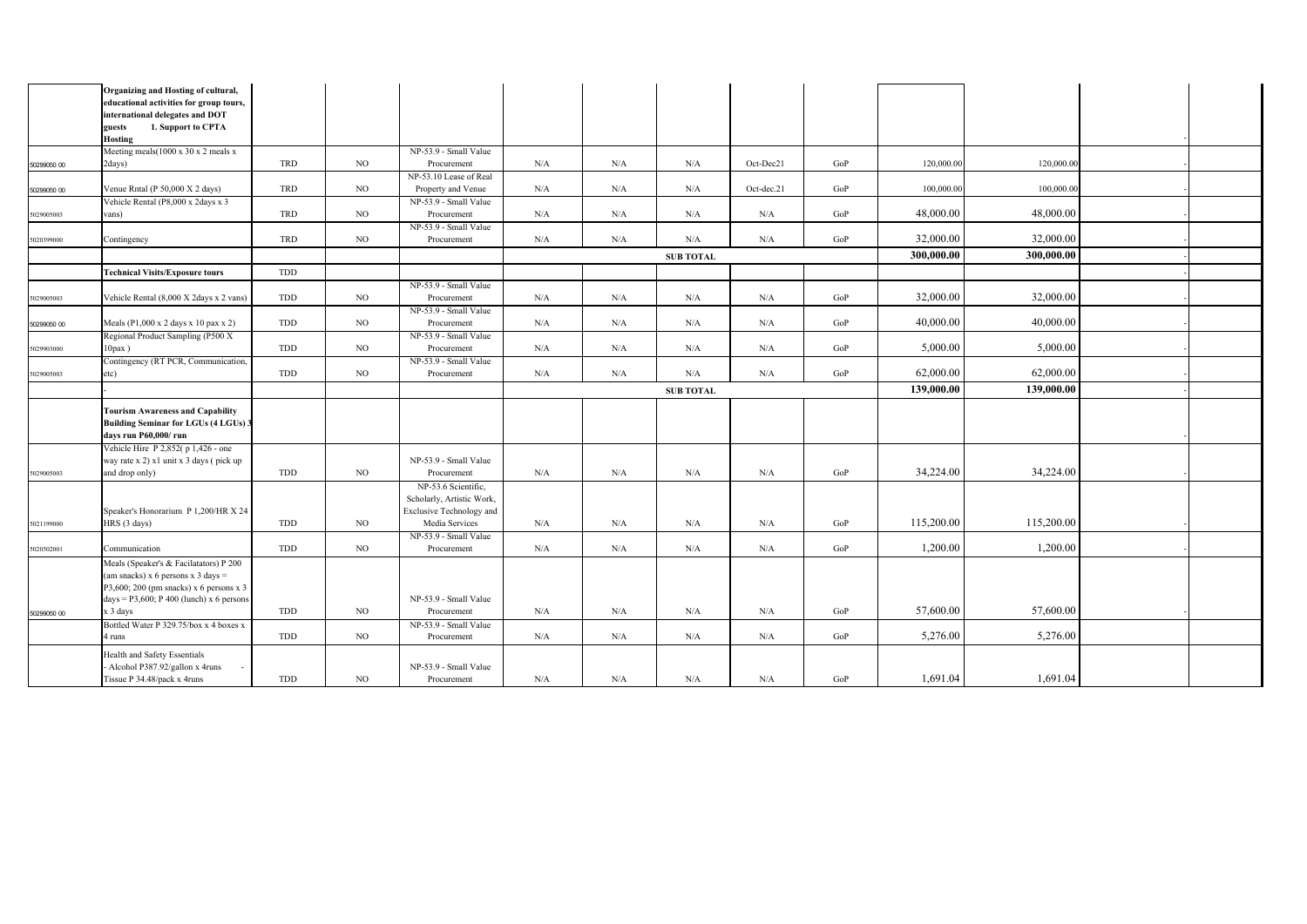|            | Seminar Parahernalia                        |     |             |                                 |     |                  |                  |           |           |            |            |  |
|------------|---------------------------------------------|-----|-------------|---------------------------------|-----|------------------|------------------|-----------|-----------|------------|------------|--|
|            | -Ink Bottle refill (colored) P325/bottle    |     |             |                                 |     |                  |                  |           |           |            |            |  |
|            | x3 pcs=975x4runs<br>- Ink bottle            |     |             |                                 |     |                  |                  |           |           |            |            |  |
|            | reffill (black) P345/bottle x 1pc=          |     |             |                                 |     |                  |                  |           |           |            |            |  |
|            |                                             |     |             |                                 |     |                  |                  |           |           |            |            |  |
|            | 345x4runs                                   |     |             |                                 |     |                  |                  |           |           |            |            |  |
|            | Ball pens P 10/pc x 30 pcs=P300 x 4runs     |     |             |                                 |     |                  |                  |           |           |            |            |  |
|            | -Steno Notebook P18/pc x 30 pcs = $P540$    |     |             |                                 |     |                  |                  |           |           |            |            |  |
|            | x 4runs                                     |     |             |                                 |     |                  |                  |           |           |            |            |  |
|            | Parchment paper P30/pack x3 packs           |     |             |                                 |     |                  |                  |           |           |            |            |  |
|            | =P90x4runs                                  |     |             |                                 |     |                  |                  |           |           |            |            |  |
|            | Seminar Badge (ID holder with lanyard)      |     |             | NP-53.9 - Small Value           |     |                  |                  |           |           |            |            |  |
| 5020201000 | $P28/pc \times 30$ pcs = P840 x 4runs       | TDD | NO          | Procurement                     | N/A | N/A              | N/A              | N/A       | GoP       | 12,360.00  | 12,360.00  |  |
|            | Miacellaneous Expense (on the spot          |     |             | NP-53.9 - Small Value           |     |                  |                  |           |           |            |            |  |
| 5029903000 | printing expenses, etc)                     | TDD | NO          | Procurement                     | N/A | N/A              | $\rm N/A$        | $\rm N/A$ | GoP       | 448.96     | 448.96     |  |
|            | Disaster Risk Preparedness Fund -           |     |             |                                 |     |                  |                  |           |           |            |            |  |
|            |                                             |     |             |                                 |     |                  |                  |           |           |            |            |  |
|            | Contingency Fund 5% of total budget x       |     |             | NP-53.9 - Small Value           |     |                  |                  |           |           |            |            |  |
| 5020399000 | 4runs)                                      | TDD | NO          | Procurement                     | N/A | N/A              | $\rm N/A$        | $\rm N/A$ | GoP       | 12,000.00  | 12,000.00  |  |
|            |                                             |     |             |                                 |     | <b>SUB TOTAL</b> |                  |           | GoP       | 240,000.00 | 240,000.00 |  |
|            | <b>Tourism Awareness and Capability</b>     |     |             |                                 |     |                  |                  |           |           |            |            |  |
|            | <b>Building Seminar for AVA Ortigas and</b> |     |             |                                 |     |                  |                  |           |           |            |            |  |
|            | Neighborhood                                |     |             |                                 |     |                  |                  |           |           |            |            |  |
|            |                                             |     |             | NP-53.6 Scientific,             |     |                  |                  |           |           |            |            |  |
|            |                                             |     |             |                                 |     |                  |                  |           |           |            |            |  |
|            |                                             |     |             | Scholarly, Artistic Work,       |     |                  |                  |           |           |            |            |  |
|            |                                             |     |             | <b>Exclusive Technology and</b> |     |                  |                  |           |           |            |            |  |
| 5021199000 | Speaker Honorarium P 1,200/hr x 3hrs)       | TDD | NO.         | Media Services                  | N/A | N/A              | N/A              | N/A       | GoP       | 3,600.00   | 3,600.00   |  |
|            | Vehicle Hire(P 3,326 x I unit pick up &     |     |             | NP-53.9 - Small Value           |     |                  |                  |           |           |            |            |  |
| 5029005003 | drop off)                                   | TDD | NO          | Procurement                     | N/A | N/A              | N/A              | $\rm N/A$ | GoP       | 3,326.00   | 3,326.00   |  |
|            | Health and Safety essentials                |     |             | NP-53.9 - Small Value           |     |                  |                  |           |           |            |            |  |
| 5020399000 | (alcohol&tissue)                            | TDD | NO          | Procurement                     | N/A | N/A              | $\rm N/A$        | $\rm N/A$ | $\rm GoP$ | 492.44     | 492.44     |  |
|            |                                             |     |             | NP-53.9 - Small Value           |     |                  |                  |           |           |            |            |  |
| 5029903000 | Meals of Speakers & DOT staff               | TDD | NO          | Procurement                     | N/A | N/A              | N/A              | N/A       | GoP       | 8,050.00   | 8,050.00   |  |
|            |                                             |     |             | NP-53.9 - Small Value           |     |                  |                  |           |           |            |            |  |
| 5029903000 | Bottled water                               | TDD | NO          | Procurement                     | N/A | N/A              | $\rm N/A$        | $\rm N/A$ | GoP       | 658.00     | 658.00     |  |
|            |                                             |     |             |                                 |     |                  |                  |           |           |            |            |  |
|            | Giveaways (catcha bag, p100.75/pc x         |     |             |                                 |     |                  |                  |           |           |            |            |  |
|            | 30=P5,992.50 Nick Pillow P 199.75/pc x      |     |             | NP-53.9 - Small Value           |     |                  |                  |           |           |            |            |  |
|            | $30 = P 5,992.50$                           | TDD | NO          |                                 | N/A | N/A              | N/A              | N/A       | GoP       | 11,985.00  | 11,985.00  |  |
| 5029903000 |                                             |     |             | Procurement                     |     |                  |                  |           |           |            |            |  |
|            |                                             |     |             | NP-53.9 - Small Value           |     |                  |                  |           |           |            |            |  |
| 5020502001 | Communication                               | TDD | NO          | Procurement                     | N/A | N/A              | N/A              | N/A       | GoP       | 300.00     | 300.00     |  |
|            |                                             |     |             | NP-53.9 - Small Value           |     |                  |                  |           |           |            |            |  |
| 5029903000 | Miscellaneous Expense(Taxi&meals)           | TDD | NO          | Procurement                     | N/A | N/A              | N/A              | $\rm N/A$ | GoP       | 5,788.56   | 5,788.56   |  |
|            | Disaster Risk Preparedness Fund -           |     |             | NP-53.9 - Small Value           |     |                  |                  |           |           |            |            |  |
|            |                                             | TDD | NO          | Procurement                     | N/A | N/A              | $\rm N/A$        | N/A       | GoP       | 1,800.00   | 1,800.00   |  |
| 5029903000 | Contingency Fund)                           |     |             |                                 |     |                  |                  |           |           |            |            |  |
|            |                                             |     |             |                                 |     |                  | <b>SUB TOTAL</b> |           |           | 36,000.00  | 36,000.00  |  |
|            | Safety and Security Seminar for LGU         |     |             |                                 |     |                  |                  |           |           |            |            |  |
|            | Makati (2 days)                             |     |             |                                 |     |                  |                  |           |           |            |            |  |
|            |                                             |     |             |                                 |     |                  |                  |           |           |            |            |  |
|            | Meals (AM,PM & Lunch)                       |     |             |                                 |     |                  |                  |           |           |            |            |  |
|            | P350.00x40x2 days (AM snacks)               |     |             |                                 |     |                  |                  |           |           |            |            |  |
|            | P350.00 x40x2days (PM snacks)               |     |             | NP-53.9 - Small Value           |     |                  |                  |           |           |            |            |  |
| 5029903000 | P800.00x40x2days (Lunchbuffet)              | TDD | NO          | Procurement                     | N/A | N/A              | N/A              | N/A       | GoP       | 120,000.00 | 120,000.00 |  |
|            |                                             |     |             |                                 |     |                  |                  |           |           |            |            |  |
|            | Van rental                                  |     |             |                                 |     |                  |                  |           |           |            |            |  |
|            | P 2,5852 (P 1,426 - one way rate x2) x 1    |     |             | NP-53.9 - Small Value           |     |                  |                  |           |           |            |            |  |
| 5029005003 | unit x 2 days (pick up and drop off only)   | TDD | $_{\rm NO}$ | Procurement                     | N/A | N/A              | N/A              | N/A       | GoP       | 5,704.00   | 5,704.00   |  |
|            |                                             |     |             | NP-53.9 - Small Value           |     |                  |                  |           |           |            |            |  |
| 5029903000 | Bottled Water P329.75/box x 10boxes         | TDD | NO          | Procurement                     | N/A | N/A              | N/A              | N/A       | GoP       | 3,297.00   | 3,297.00   |  |
|            |                                             |     |             |                                 |     |                  |                  |           |           |            |            |  |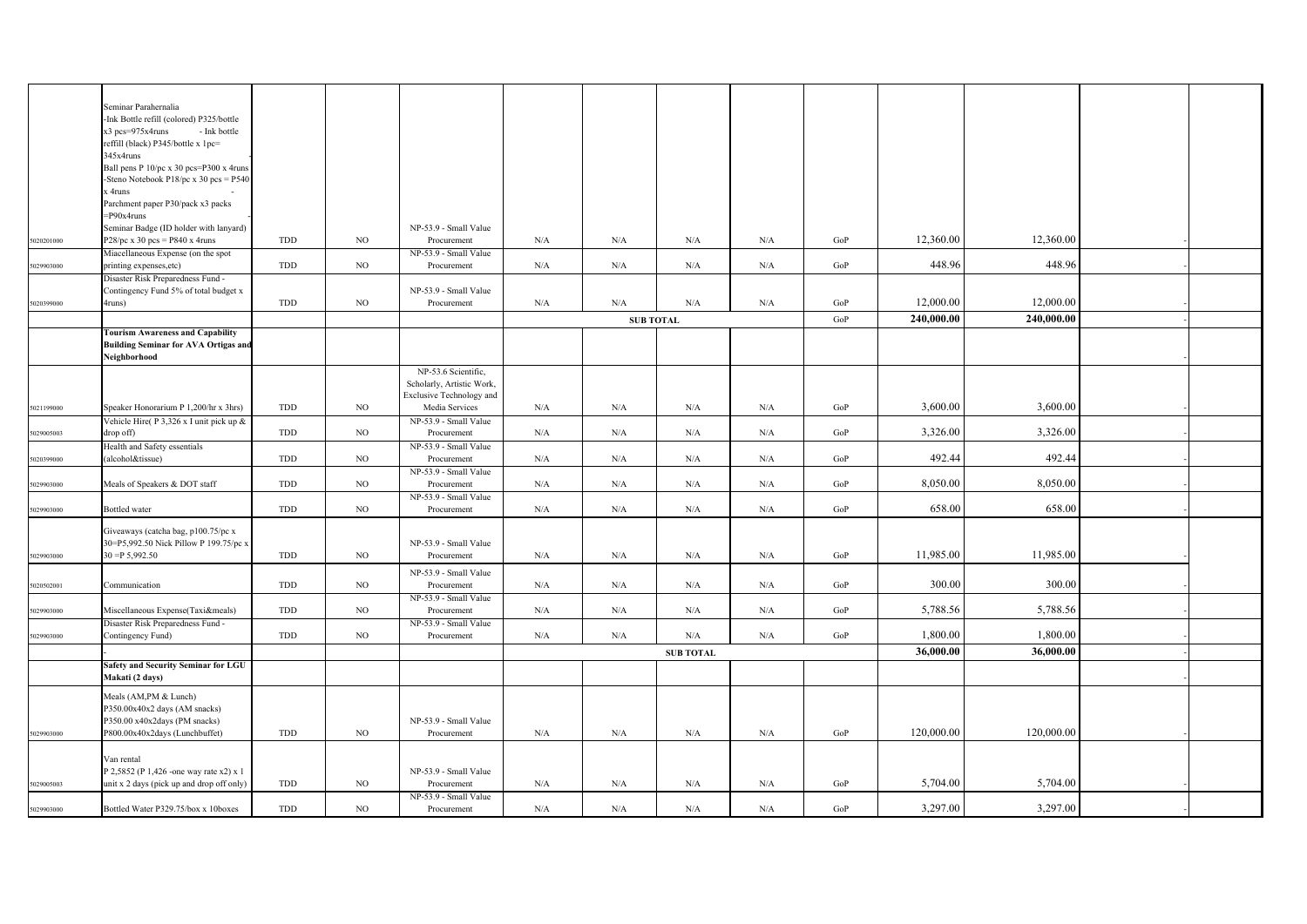|            |                                                                             |     |     | NP-53.6 Scientific,<br>Scholarly, Artistic Work, |          |          |                  |          |     |            |            |                |
|------------|-----------------------------------------------------------------------------|-----|-----|--------------------------------------------------|----------|----------|------------------|----------|-----|------------|------------|----------------|
|            |                                                                             |     |     | Exclusive Technology and                         |          |          |                  |          |     |            |            |                |
| 5021199000 | Speaker Honorarium P1,200/hr x 16 hrs                                       | TDD | NO. | Media Services                                   | N/A      | N/A      | N/A              | N/A      | GoP | 19,200.00  | 19,200.00  |                |
|            |                                                                             |     |     | NP-53.9 - Small Value                            |          |          |                  |          |     |            |            |                |
| 6029903000 | Health and Safety Essentials                                                | TDD | NO. | Procurement                                      | N/A      | N/A      | N/A              | N/A      | GoP | 10,788.36  | 10,788.36  |                |
|            |                                                                             |     |     | NP-53.9 - Small Value                            |          |          |                  |          |     |            |            |                |
| 5020502001 | Communication                                                               | TDD | NO. | Procurement                                      | N/A      | N/A      | N/A              | N/A      | GoP | 300.00     | 300.00     |                |
|            |                                                                             |     |     | NP-53.9 - Small Value                            |          |          |                  |          |     | 3,960.00   | 3,960.00   |                |
| 5020201000 | Seminar Parahernalia                                                        | TDD | NO  | Procurement                                      | N/A      | N/A      | $\rm N/A$        | N/A      | GoP |            |            |                |
| 6029903000 | Token of Appreciation (catcha bg &<br>nick pillow)                          | TDD | NO. | NP-53.9 - Small Value<br>Procurement             | N/A      | N/A      | N/A              | N/A      | GoP | 11,985.00  | 11,985.00  |                |
|            |                                                                             |     |     | NP-53.9 - Small Value                            |          |          |                  |          |     |            |            |                |
| 5029903000 | Miscellaneous Expense                                                       | TDD | NO  | Procurement                                      | N/A      | N/A      | N/A              | N/A      | GoP | 515.64     | 515.64     |                |
|            | Disaster Risk Preparedness Fund -                                           |     |     | NP-53.9 - Small Value                            |          |          |                  |          |     |            |            |                |
| 5029903000 | Contingency Fund)                                                           | TDD | NO. | Procurement                                      | N/A      | N/A      | N/A              | N/A      | GoP | 9,250.00   | 9,250.00   |                |
|            |                                                                             |     |     |                                                  |          |          | <b>SUB TOTAL</b> |          |     | 185,000.00 | 185,000.00 |                |
|            | <b>TRAVEL BY HUB CREATIVE</b>                                               |     |     |                                                  |          |          |                  |          |     |            |            |                |
|            | <b>WRITESHOP FOR TOUR</b>                                                   |     |     |                                                  |          |          |                  |          |     |            |            |                |
|            | <b>GUIDES</b> (1 hybrid training)                                           |     |     |                                                  |          |          |                  |          |     |            |            |                |
|            | <b>EVENT MANAGEMENT Inclusions:</b>                                         |     |     |                                                  |          |          |                  |          |     |            |            |                |
|            | Preparation of invites, coordination and                                    |     |     |                                                  |          |          |                  |          |     |            |            |                |
|            | module review with DOT Accredited                                           |     |     |                                                  |          |          |                  |          |     |            |            |                |
|            | speaker; Basic Graphic designs and copy                                     |     |     |                                                  |          |          |                  |          |     |            |            |                |
|            | writing for all necessary collaterals;                                      |     |     |                                                  |          |          |                  |          |     |            |            |                |
|            | Venue and materials preparation;                                            |     |     |                                                  |          |          |                  |          |     |            |            |                |
|            | Provision for sounds and basic lighting at                                  |     |     |                                                  |          |          |                  |          |     |            |            |                |
|            | venue; documentation of the lecture; 1                                      |     |     |                                                  |          |          |                  |          |     |            |            |                |
|            | cam and audio equipment, coordinations                                      |     |     |                                                  |          |          |                  |          |     |            |            |                |
|            | meals, (pre and post event coordination/                                    |     |     |                                                  |          |          |                  |          |     |            |            |                |
|            | projecy alignment meals and other                                           |     |     |                                                  |          |          |                  |          |     |            |            |                |
|            | expenses) other logistics cost                                              |     |     |                                                  |          |          |                  |          |     |            |            |                |
|            | communication, trnsportation, occular                                       |     |     |                                                  |          |          |                  |          |     |            |            |                |
|            | expenses) (P540,000) Health and<br>Safety Essentials (P11,560), FB Boosting |     |     |                                                  |          |          |                  |          |     |            |            |                |
|            | (3,000), Miscellaneous Expenses (on the                                     |     |     |                                                  |          |          |                  |          |     |            |            |                |
|            | spot printing (440.00)                                                      |     |     |                                                  |          |          |                  |          |     |            |            |                |
|            |                                                                             |     |     |                                                  |          |          |                  |          |     |            |            |                |
|            |                                                                             |     |     | NP-53.9 - Small Value                            |          |          |                  |          |     | 555,000.00 | 555,000.00 |                |
| 5021199000 |                                                                             | TDD | NO. | Procurement                                      | $Jul-21$ | $Jul-21$ | $Jul-21$         | $Jul-21$ | GoP |            |            |                |
|            |                                                                             |     |     |                                                  |          |          | <b>SUB TOTAL</b> |          |     | 555,000.00 | 555,000.00 |                |
|            | <b>TISP TRAININGS</b>                                                       |     |     |                                                  |          |          |                  |          |     |            |            |                |
|            |                                                                             |     |     | NP-53.9 - Small Value                            |          |          |                  |          |     |            |            |                |
|            | Digital Master Class AVP                                                    | TDD | NO  | Procurement                                      | $Jul-21$ | N/A      | $Jul-21$         | $Jul-21$ | GoP | 350,000.00 | 350,000.00 | 2021 TISP Fund |
|            |                                                                             |     |     |                                                  |          |          | <b>SUB TOTAL</b> |          |     | 350,000.00 | 350,000.00 |                |
|            | DIGITAL MASTER CLASS (4 RUNS)                                               |     |     | $\sim$                                           |          |          |                  |          |     |            |            |                |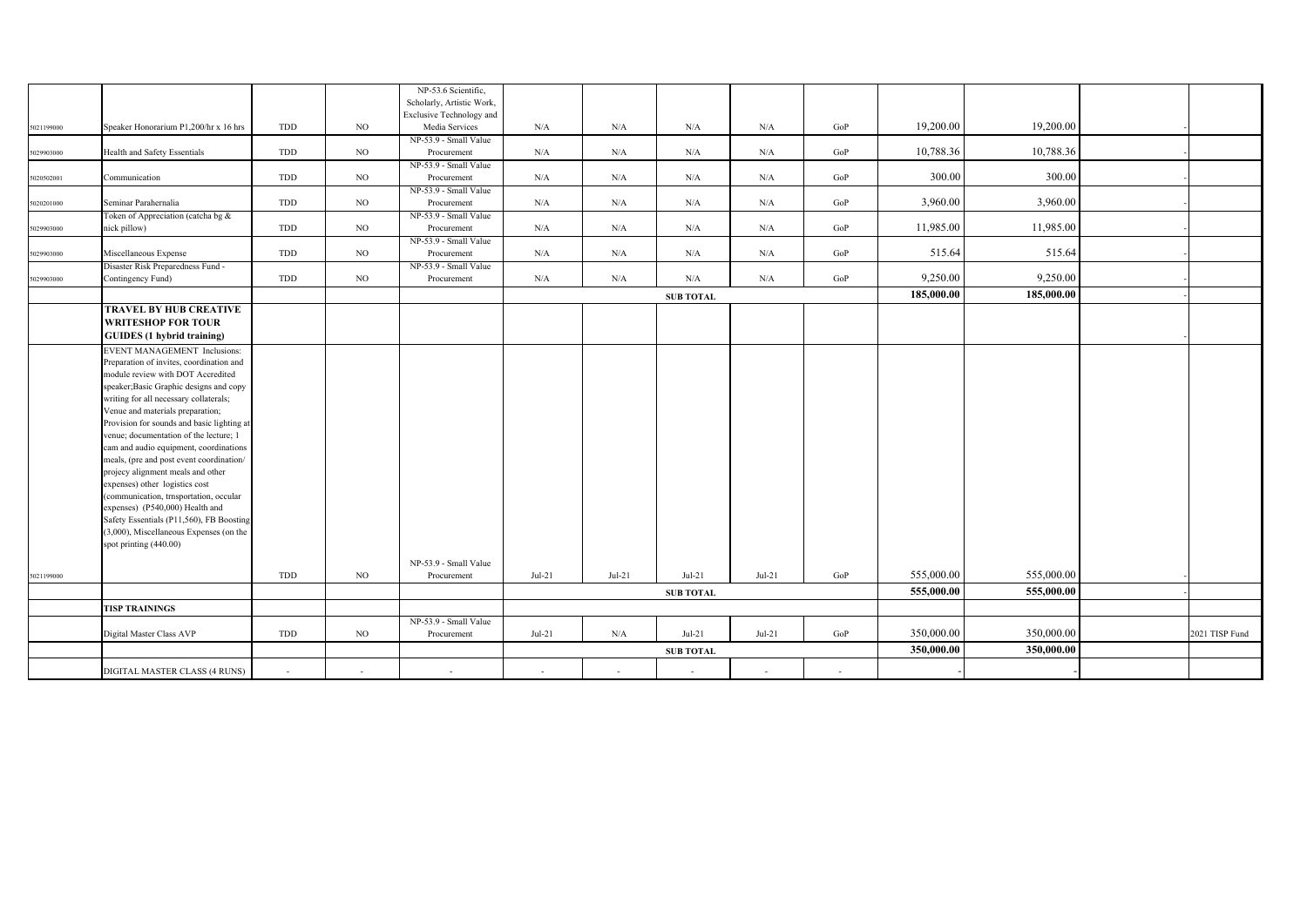| . International Speakers: Professional  |     |             |                       |          |     |                          |          |           |              |              |                  |
|-----------------------------------------|-----|-------------|-----------------------|----------|-----|--------------------------|----------|-----------|--------------|--------------|------------------|
| and Admin Costs (285,000)               |     |             |                       |          |     |                          |          |           |              |              |                  |
| II. Digital Masterclass Curation,       |     |             |                       |          |     |                          |          |           |              |              |                  |
| Coaching and PEER-TO-PEER               |     |             |                       |          |     |                          |          |           |              |              |                  |
| LEARNING (100,000)<br>Ш.                |     |             |                       |          |     |                          |          |           |              |              |                  |
| Multimedia Content Production, Hybrid   |     |             |                       |          |     |                          |          |           |              |              |                  |
| Staging, Full Production, Branding and  |     |             |                       |          |     |                          |          |           |              |              |                  |
| <b>Integrated Marketing Management</b>  |     |             |                       |          |     |                          |          |           |              |              |                  |
| Content Production (350,000)            |     |             |                       |          |     |                          |          |           |              |              |                  |
| IV. Staging & Full Production (120,000) |     |             |                       |          |     |                          |          |           |              |              |                  |
| V. Integrated Marketing Management      |     |             |                       |          |     |                          |          |           |              |              |                  |
| (120,000)                               |     |             |                       |          |     |                          |          |           |              |              |                  |
|                                         |     |             | NP-53.9 - Small Value |          |     |                          |          |           |              |              |                  |
|                                         | TDD | NO          | Procurement           | $Jul-21$ | N/A | $Jul-21$                 | $Jul-21$ | GoP       | 975,000.00   | 975,000.00   | 2021 TISP Fund   |
|                                         |     |             |                       |          |     |                          |          |           |              |              |                  |
|                                         |     |             |                       |          |     | <b>SUB TOTAL PER RUN</b> |          |           | 975,000.00   | 975,000.00   |                  |
|                                         |     |             |                       |          |     | <b>TOTAL (4 RUNS)</b>    |          |           | 3,900,000.00 | 3,900,000.00 |                  |
| <b>ONLINE TRAINING FOR</b>              |     |             |                       |          |     |                          |          |           |              |              |                  |
| <b>BAYANIHAN 2 CASH ASSISTANCE</b>      |     |             |                       |          |     |                          |          |           |              |              |                  |
| PROGRAM TOUR GUIDES WITH                |     |             |                       |          |     |                          |          |           |              |              |                  |
| <b>TRAINING VOUCHERS 3 RUNS</b>         |     |             |                       |          |     |                          |          |           |              |              |                  |
| (Speaker Honorarium 7,200, Zoom         |     |             |                       |          |     |                          |          |           |              |              | 2020 Industry    |
| Subscription 3,500, Communication 900)  |     |             | NP-53.9 - Small Value |          |     |                          |          |           |              |              | Training         |
|                                         | TDD | NO.         | Procurement           | N/A      | N/A | N/A                      | N/A      | GoP       | 11,600.00    | 11,600.00    | Continuing Fund  |
|                                         |     |             |                       |          |     |                          |          |           | 11,600.00    | 11,600.00    |                  |
| MUSLIM-FRIENDLY TOURISM                 |     |             |                       |          |     | <b>SUB TOTAL</b>         |          |           |              |              |                  |
|                                         |     |             |                       |          |     |                          |          |           |              |              |                  |
| <b>WORKSHOP</b> (Speaker Honorarium     |     |             |                       |          |     |                          |          |           |              |              |                  |
| 2,400, Zoom Subscription 5,000,         |     |             |                       |          |     |                          |          |           |              |              |                  |
| Communication 300, FB Boosting          |     |             |                       |          |     |                          |          |           |              |              |                  |
| 10,000, Marketing and Promotion,        |     |             | NP-53.9 - Small Value |          |     |                          |          |           |              |              |                  |
| 7,750)                                  | TDD | NO.         | Procurement           | N/A      | N/A | N/A                      | N/A      | GoP       | 25,450.00    | 25,450.00    | 2021 TISP Fund   |
|                                         |     |             |                       |          |     | <b>SUB TOTAL</b>         |          |           | 25,450.00    | 25,450.00    |                  |
| <b>Community-Based Tourism</b>          |     |             |                       |          |     |                          |          |           |              |              |                  |
| Organization (CBTO) TRAININGS (1.       |     |             |                       |          |     |                          |          |           |              |              |                  |
| Farm to Fridge 2. From Rugs to Riches   |     |             |                       |          |     |                          |          |           |              |              |                  |
| 3. Pagpag to Gourmet 4. Street Food     |     |             |                       |          |     |                          |          |           |              |              |                  |
| Culinarya)                              |     |             |                       |          |     |                          |          |           |              |              |                  |
|                                         |     |             |                       |          |     |                          |          |           |              |              | Included in      |
|                                         |     |             |                       |          |     |                          |          |           |              |              | Supplemental APP |
| Van Rental 8,000 x 4 runs (inclusive of |     |             | NP-53.9 - Small Value |          |     |                          |          |           |              |              | No. 2 (2021 TISP |
| overtime pay 500/hr)                    | TDD | NO          | Procurement           | N/A      | N/A | N/A                      | $Jul-21$ | $\rm GoP$ | 32,000.00    | 32,000.00    | Fund)            |
|                                         |     |             |                       |          |     |                          |          |           |              |              | Included in      |
|                                         |     |             |                       |          |     |                          |          |           |              |              | Supplemental APP |
|                                         |     |             |                       |          |     |                          |          |           |              |              |                  |
| Speaker Honorarium (1,200 x 12 hrs x 4  | TDD | NO          | NP-53.9 - Small Value |          |     |                          |          | GoP       | 57,600.00    | 57,600.00    | No. 2 (2021 TISP |
| runs)                                   |     |             | Procurement           | N/A      | N/A | $\rm N/A$                | $Jul-21$ |           |              |              | Fund)            |
|                                         |     |             |                       |          |     |                          |          |           |              |              | Included in      |
| Health and Safety Essentials (Face      |     |             |                       |          |     |                          |          |           |              |              | Supplemental APP |
| Masks, Face Shields, Alcohol, etc.)     |     |             | NP-53.9 - Small Value |          |     |                          |          |           |              |              | No. 2 (2021 TISP |
| $5,000 \times 4$ runs                   | TDD | NO          | Procurement           | $Jul-21$ | N/A | $Jul-21$                 | $Jul-21$ | GoP       | 20,000.00    | 20,000.00    | Fund)            |
| Workshop Kits essentials (disposable    |     |             |                       |          |     |                          |          |           |              |              |                  |
| aprons, head covers and gloves) 2,000 x |     |             | NP-53.9 - Small Value |          |     |                          |          |           |              |              |                  |
| 4 runs                                  | TDD | NO          | Procurement           | N/A      | N/A | N/A                      | N/A      | GoP       | 8,000.00     | 8,000.00     |                  |
|                                         |     |             |                       |          |     |                          |          |           |              |              | Included in      |
|                                         |     |             |                       |          |     |                          |          |           |              |              | Supplemental APP |
|                                         |     |             | NP-53.9 - Small Value |          |     |                          |          |           |              |              | No. 2 (2021 TISP |
| Start-up Kits (200,000/run x 4 runs)    | TDD | NO          | Procurement           | $Jul-21$ | N/A | $Jul-21$                 | $Jul-21$ | GoP       | 800,000.00   | 800,000.00   | Fund)            |
|                                         |     |             | NP-53.9 - Small Value |          |     |                          |          |           |              |              |                  |
| Cell Cards 300x4 runs                   | TDD | $_{\rm NO}$ | Procurement           | N/A      | N/A | N/A                      | N/A      | $\rm GoP$ | 1,200.00     | 1,200.00     |                  |
|                                         |     |             | NP-53.9 - Small Value |          |     |                          |          |           |              |              |                  |
| Social Media Boosting 5,000 x 4 runs    | TDD | NO.         | Procurement           | N/A      | N/A | N/A                      | N/A      | GoP       | 20,000.00    | 20,000.00    |                  |
|                                         |     |             |                       |          |     |                          |          |           |              |              |                  |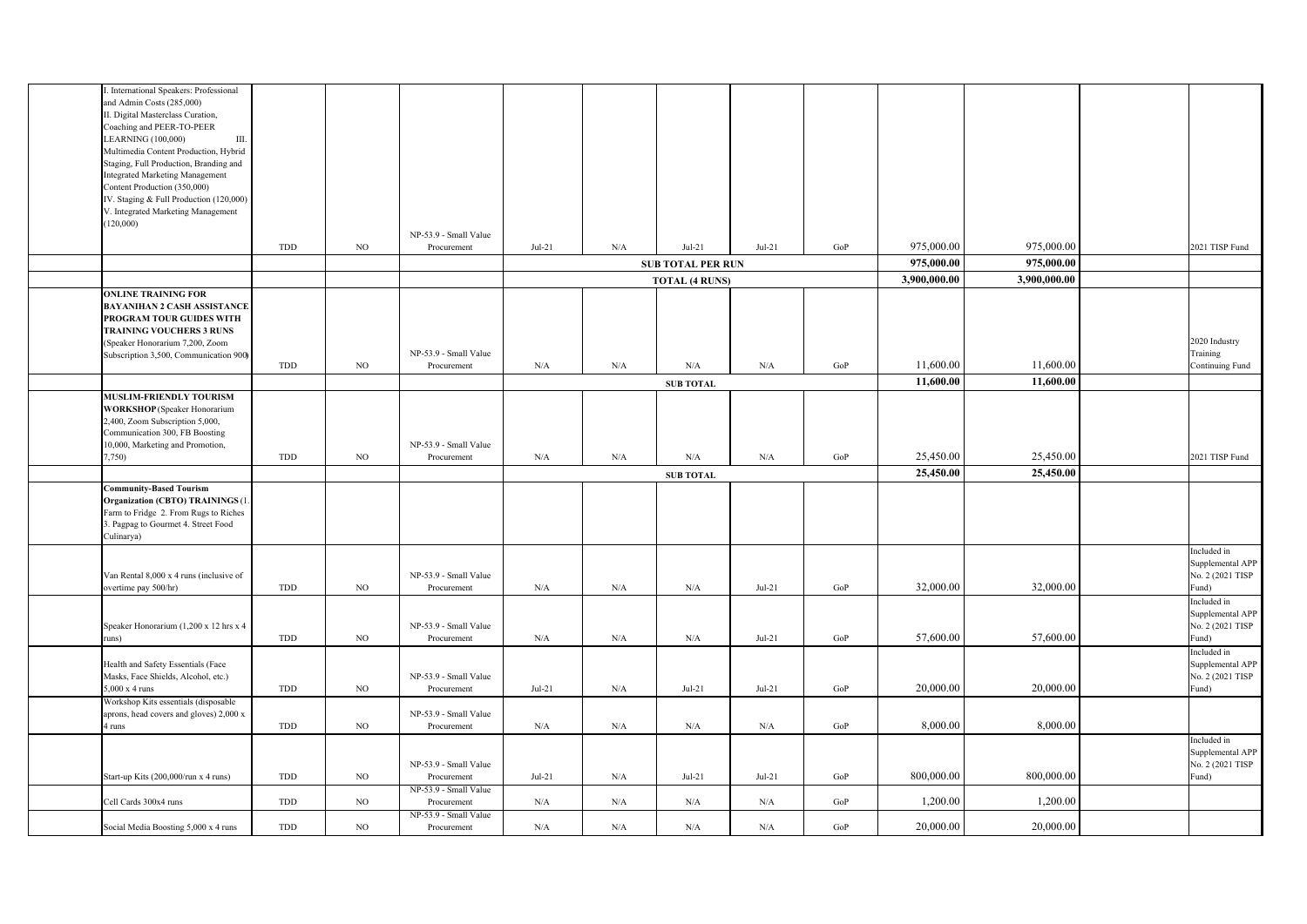|            |                                                                                                                                                                                                                                                                                                                                                                                                 |     |             | NP-53.9 - Small Value                |              |              |                  |              |           |              |              |                                                              |
|------------|-------------------------------------------------------------------------------------------------------------------------------------------------------------------------------------------------------------------------------------------------------------------------------------------------------------------------------------------------------------------------------------------------|-----|-------------|--------------------------------------|--------------|--------------|------------------|--------------|-----------|--------------|--------------|--------------------------------------------------------------|
|            | Zoom Subscription 1,000x 4 runs                                                                                                                                                                                                                                                                                                                                                                 | TDD | NO          | Procurement                          | N/A          | $\rm N/A$    | $\rm N/A$        | N/A          | $\rm GoP$ | 4,000.00     | 4,000.00     |                                                              |
|            |                                                                                                                                                                                                                                                                                                                                                                                                 |     |             | NP-53.9 - Small Value                |              |              |                  |              |           |              |              |                                                              |
|            | Token for the Speaker 11,500 x 4 runs                                                                                                                                                                                                                                                                                                                                                           | TDD | NO          | Procurement                          | N/A          | $\rm N/A$    | $\rm N/A$        | $\rm N/A$    | GoP       | 46,000.00    | 46,000.00    |                                                              |
|            | Miscellaneous Expense (On the spot<br>printing expenses, etc.) 2,800 x 4 runs                                                                                                                                                                                                                                                                                                                   | TDD | NO          | NP-53.9 - Small Value<br>Procurement | N/A          | N/A          | N/A              | N/A          | GoP       | 11,200.00    | 50,000.00    | Included in<br>Supplemental APP<br>No. 2 (2021 TISP<br>Fund) |
|            |                                                                                                                                                                                                                                                                                                                                                                                                 |     |             |                                      |              |              | <b>SUB TOTAL</b> |              |           | 1,000,000.00 | 1,000,000.00 |                                                              |
|            | <b>BARRIER-FREE TOURISM</b><br>PROGRAM: Seminar on How to<br>Handle Person With Disabilities (PWDs)<br>Speaker Honorarium 1,200 x 2 hrs =<br>2,400, Zoom Subscription 5,000,<br>Communication 300, FB Boosting 10,000<br>and Marketing and Promotion 7,750)                                                                                                                                     | TDD | NO          | NP-53.9 - Small Value<br>Procurement | N/A          | N/A          | $\rm N/A$        | N/A          | GoP       | 25,450.00    | 25,450.00    | 2021 TISP Fund                                               |
|            |                                                                                                                                                                                                                                                                                                                                                                                                 |     |             |                                      |              |              | <b>SUB TOTAL</b> |              |           | 25,450.00    | 25,450.00    |                                                              |
|            | LEADERSHIP EXCELLENCE SERIES<br>2021 A 360 VIRTUAL EXPERIENCE<br>Computer -generated<br>imagery ((CGI), hybrid webcast of live<br>fu;; production. Podcast, documentray<br>PEDAGOGICAL DESIGN AND<br>DEVELOPMENT OF THE<br><b>LEARNING MODULE</b><br>MULTIMEDIA CONTENT<br>PRODUCTION HYBRID STAGING<br>FUL;LL PRODUCTION BRANDING<br>AND INTEGRATED MARKETING<br>MANAGEMENT (3 online learning |     |             | NP-53.9 - Small Value                |              |              |                  |              |           |              |              | Downloaded TISP                                              |
| 5021199000 | events)                                                                                                                                                                                                                                                                                                                                                                                         | TDD | $_{\rm NO}$ | Procurement                          | Dec-20       | Dec-20       | $Dec-20$         | $Jan-21$     | $\rm GoP$ | 977,000.00   | 977,000.00   | Fund 2020                                                    |
|            |                                                                                                                                                                                                                                                                                                                                                                                                 |     |             |                                      |              |              | SUB TOTAL        |              |           | 977,000.00   | 977,000.00   |                                                              |
|            | METRO YUMMY PICKS 2.0                                                                                                                                                                                                                                                                                                                                                                           |     |             |                                      |              |              |                  |              |           |              |              |                                                              |
|            | PROCUREMENT 1 (ONE LOT)                                                                                                                                                                                                                                                                                                                                                                         |     |             |                                      |              |              |                  |              |           |              |              |                                                              |
|            | . CREATIVE WRITING (P150,000)<br>II. CREATIVE DESIGN (P 100,000)<br>III. CREATIVE PHOTOGRAPHY<br>(30,000) IV. PROMOTIONS<br>a.<br>Video Prodauction (P200,000)<br>B. Social Media Promotions (100,000)<br>c. Text Blast (50,000) d. Add Flyer<br>(50,000)<br>V. STAYCATION AND<br>METRO YUMMY PICKS W ALKING<br>FOOD TOUR DEVELOPMENT<br>(P100,000)                                             |     |             | NP-53.9 - Small Value                |              |              |                  |              |           |              |              |                                                              |
| 5021199000 |                                                                                                                                                                                                                                                                                                                                                                                                 | TDD | NO          | Procurement                          | Apr-21       | Apr-21       | Apr-21           | Apr-21       | $\rm GoP$ | 780,000.00   | 780,000.00   | TPB-TLA FUND                                                 |
|            |                                                                                                                                                                                                                                                                                                                                                                                                 |     |             |                                      |              |              | <b>SUB TOTAL</b> |              |           | 780,000.00   | 780,000.00   |                                                              |
|            | PROCUREMENT 2 (ONE LOT)                                                                                                                                                                                                                                                                                                                                                                         |     |             |                                      |              |              |                  |              |           |              |              |                                                              |
|            | I. VLOGGERS INVITATIONAL<br>(700,000)<br>П.<br>OPERATIONAL EXPENSES<br>a. Van Rental (119,000)<br>$\mathbf b$ .<br>(25,500)<br>Overtime Vehicle<br>c. Call cARD $(6,000)$<br>d.                                                                                                                                                                                                                 |     |             | NP-53.9 - Small Value                |              |              |                  |              |           |              |              |                                                              |
| 5021199000 | coordination Meetings (40,000)                                                                                                                                                                                                                                                                                                                                                                  | TDD | NO          | Procurement                          | April-June21 | April-June21 | April-June21     | April-June21 | GoP       | 890,500.00   | 890,500.00   |                                                              |
|            |                                                                                                                                                                                                                                                                                                                                                                                                 |     |             |                                      |              |              | <b>SUB TOTAL</b> |              |           | 890,500.00   | 890,500.00   | TPB-TLA FUND                                                 |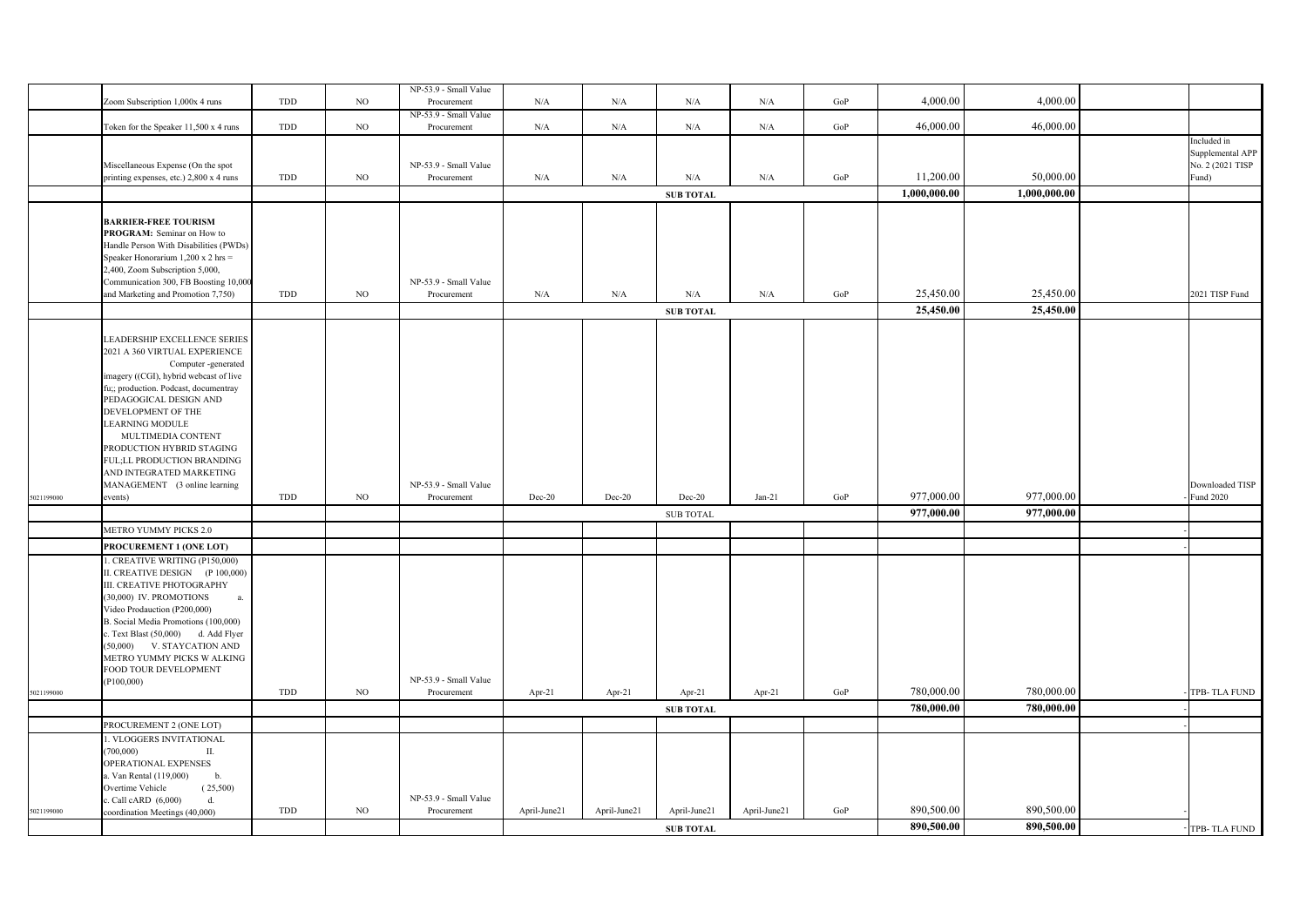|            | PROCUREMENT 3 (ONE LOT)                                                           |          |             |                                      |             |          |                  |            |     |              |              |              |
|------------|-----------------------------------------------------------------------------------|----------|-------------|--------------------------------------|-------------|----------|------------------|------------|-----|--------------|--------------|--------------|
|            | MY METRO MANILA MOBILE APP                                                        |          |             | NP-53.9 - Small Value                |             |          |                  |            |     |              |              |              |
| 5021199000 | PHASE II                                                                          | TDD      | $_{\rm NO}$ | Procurement                          | Apr-21      | Apr-21   | Apr-21           | Apr-21     | GoP | 800,000.00   | 800,000.00   |              |
|            |                                                                                   |          |             | <b>SUB TOTAL</b>                     |             |          |                  |            |     | 800,000.00   | 800,000.00   |              |
|            | <b>DOT-NCR Miscellaneous</b>                                                      | TDD      | $_{\rm NO}$ | NP-53.9 - Small Value<br>Procurement | N/A         | N/A      |                  |            | GoP | 29,500.00    | 29,500.00    |              |
| 5020201000 |                                                                                   |          |             |                                      |             |          | N/A              | N/A        |     |              |              | TPB-TLA FUND |
|            | <b>Manila Food Tourism Resource</b>                                               |          |             |                                      |             |          | <b>SUB TOTAL</b> |            |     | 29,500.00    | 29,500.00    |              |
|            | <b>Inventory and Mapping (ONE LOT)</b>                                            |          |             |                                      |             |          |                  |            |     |              |              |              |
|            | a. Professional Fee/Honorarium for                                                |          |             |                                      |             |          |                  |            |     |              |              |              |
|            | Speakers P 1,200/hour(18,000)<br>b.                                               |          |             |                                      |             |          |                  |            |     |              |              |              |
|            | Local Hire / Support Staff P325/day x 22                                          |          |             |                                      |             |          |                  |            |     |              |              |              |
|            | days $x 5$ month $(35,750)$<br>c.                                                 |          |             |                                      |             |          |                  |            |     |              |              |              |
|            | Professional Fee - conceptualization and                                          |          |             |                                      |             |          |                  |            |     |              |              |              |
|            | formulation of survey Tool (25,600)<br>MEALS P41400 TRAVEL Van Rental             |          |             |                                      |             |          |                  |            |     |              |              |              |
|            | 5,000 x 8 days (P40,000)                                                          |          |             |                                      |             |          |                  |            |     |              |              |              |
|            | COMMUNICATION ALLOWANCE a.                                                        |          |             |                                      |             |          |                  |            |     |              |              |              |
|            | Local Hire/Support Staff (P4,000) B.                                              |          |             |                                      |             |          |                  |            |     |              |              |              |
|            | zOOM subscription (4,000) SUPPLIES                                                |          |             | NP-53.9 - Small Value                |             |          |                  |            |     |              |              | OPMD-SAA     |
| 5021199000 | & PRINTING (P31,251.80)                                                           | TDD      | NO.         | Procurement                          | Apr-21      | Apr-21   | Apr-21           | Apr-21     | GoP | 200,000.00   | 200,000.00   | <b>FUND</b>  |
|            |                                                                                   |          |             |                                      |             |          | <b>SUB TOTAL</b> |            |     | 200,000.00   | 200,000.00   |              |
|            | <b>MANILA WALKING FOOD TOUR</b>                                                   |          |             |                                      |             |          |                  |            |     |              |              |              |
|            | <b>PROGRAM</b>                                                                    |          |             |                                      |             |          |                  |            |     |              |              |              |
|            | .Tour creative Development                                                        |          |             |                                      |             |          |                  |            |     |              |              |              |
|            | Consultancy Fee a. Food Strip<br>Research and Mapping (P650,000) I.               |          |             |                                      |             |          |                  |            |     |              |              |              |
|            | Onsite Tour Test Run to include food                                              |          |             |                                      |             |          |                  |            |     |              |              |              |
|            | and guiding (includes vehicle hire,                                               |          |             |                                      |             |          |                  |            |     |              |              |              |
|            | walking food tour and guide) P 100,000                                            |          |             |                                      |             |          |                  |            |     |              |              |              |
|            | II. Marketing and promotion P134,400                                              |          |             |                                      |             |          |                  |            |     |              |              |              |
|            | Creatives Placement P150,000 III.                                                 |          |             |                                      |             |          |                  |            |     |              |              |              |
|            | Administrative Costs Project Staff<br>P115,390 Communication Allowance            |          |             |                                      |             |          |                  |            |     |              |              |              |
|            | 3,000 meal meetings 20,000                                                        |          |             |                                      |             |          |                  |            |     |              |              | OPMD-SAA     |
| 5021199000 |                                                                                   | TDD      | $_{\rm NO}$ | <b>Competitive Bidding</b>           | $Sep-21$    | Sep-21   | Sep-21           | Sep-21     | GoP | 1,172,790.68 | 1,172,790.68 | <b>FUND</b>  |
|            |                                                                                   |          |             |                                      |             |          | <b>SUB TOTAL</b> |            |     | 1,172,790.68 | 1,172,790.68 |              |
|            | <b>Rediscover and Reimagine metro</b>                                             |          |             |                                      |             |          |                  |            |     |              |              |              |
|            | <b>Manila (Travel By Hubs)</b>                                                    |          |             |                                      |             |          |                  |            |     |              |              |              |
| 5021199000 | Consultancy Fee                                                                   | TDD      | NO.         | <b>Competitive Bidding</b>           | $Jun-21$    | $Jun-21$ | $Jun-21$         | $Jun-21$   | GoP | 1,250,000.00 | 1,250,000.00 |              |
|            | LGU Consultation(p1,000 X 100pax x 2                                              |          |             | NP-53.9 - Small Value                |             |          |                  |            |     |              |              |              |
| 5021199000 | sessions<br>Meal Meetings $(1,000 \times 5)$ pax $x 9$                            | TDD      | NO          | Procurement<br>NP-53.9 - Small Value | N/A         | N/A      | N/A              | $May-21$   | GoP | 200,000.00   | 200,000.00   |              |
| 5029903000 | meetings                                                                          | TDD      | $_{\rm NO}$ | Procurement                          | ${\rm N/A}$ | N/A      | N/A              | N/A        | GoP | 45,000.00    | 45,000.00    |              |
|            |                                                                                   |          |             | NP-53.9 - Small Value                |             |          |                  |            |     |              |              | OPMD-SAA     |
| 5029903000 | Communication /Contingency                                                        | TDD      | NO          | Procurement                          | N/A         | N/A      | N/A              | N/A        | GoP | 5,000.00     | 5,000.00     | <b>FUND</b>  |
|            |                                                                                   |          |             |                                      |             |          | <b>SUB TOTAL</b> |            |     | 1,500,000.00 | 1,500,000.00 |              |
|            | <b>TOURISM FRONTLINE SERVICES</b>                                                 |          |             |                                      |             |          |                  |            |     |              |              |              |
|            | <b>UNIT (TFSU)</b>                                                                |          |             |                                      |             |          |                  |            |     |              |              |              |
|            | (ACTIVITIES/PROGRAMS)                                                             |          |             |                                      |             |          |                  |            |     |              |              |              |
|            | <b>Management of Returning Overseas</b><br><b>Filipinos and Foreign Nationals</b> |          |             |                                      |             |          |                  |            |     |              |              |              |
|            |                                                                                   |          |             | NP-53.9 - Small Value                |             |          |                  |            |     |              |              |              |
| 5021199000 | Other Professional Services                                                       | TDD/TFSU | NO.         | Procurement                          | N/A         | N/A      | N/A              | Jan-Dec 21 | GoP | 5,078,000.00 | 5,078,000.00 |              |
|            |                                                                                   |          |             |                                      |             |          |                  |            |     |              |              |              |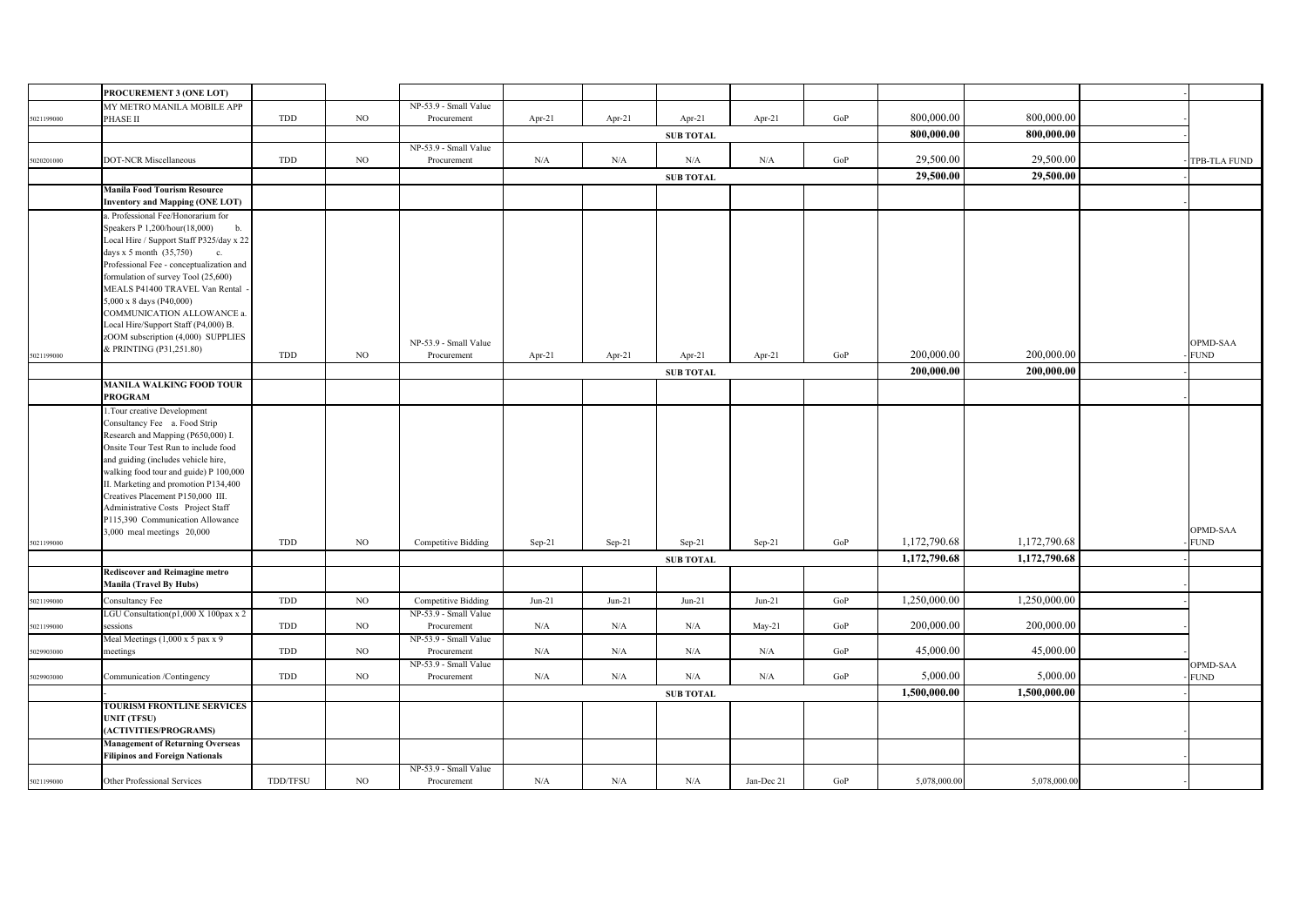|             | Support to Airport Operations for the                                          |             |             |                                             |           |             |                  |            |        |              |              |                           |
|-------------|--------------------------------------------------------------------------------|-------------|-------------|---------------------------------------------|-----------|-------------|------------------|------------|--------|--------------|--------------|---------------------------|
|             | Management of Overseas Filipinos and<br>Foreign Nationals (MEALS Expenses      |             |             |                                             |           |             |                  |            |        |              |              |                           |
| 5021199000  | for TFSU)                                                                      | <b>TFSU</b> | NO          | NP-53.2 Emergency Cases                     | N/A       | N/A         | $\rm N/A$        | Jan-Dec 21 | GoP    | 1,339,600.00 | 1,339,600.00 |                           |
|             | Issuance of new normal Airport                                                 |             |             |                                             |           |             |                  |            |        |              |              |                           |
|             | Frontliner's Unifrom (4,500/pax (25<br>PAX) (Customized PPE 1,500/PC X 3       |             |             | NP-53.9 - Small Value                       |           |             |                  |            |        |              |              |                           |
|             | sets                                                                           | <b>TFSU</b> | NO          | Procurement                                 | Mar-21    | N/A         | $\rm N/A$        | Jan-Dec 21 | GoP    | 113,000.00   | 113,000.00   |                           |
|             |                                                                                |             |             |                                             |           |             | <b>SUB TOTAL</b> |            |        | 6,530,600.00 | 6,530,600.00 |                           |
|             | Packed meals for TFSU and DOT NCR                                              |             |             |                                             |           |             |                  |            |        |              |              |                           |
|             | Staff assigned in the management of                                            |             |             |                                             |           |             |                  |            |        |              |              |                           |
|             | returning ocerseas Filipinos & Foreign                                         |             |             |                                             |           |             |                  |            |        |              |              | <b>OMS 2020</b>           |
|             | Nationals (200/meal x 17pax x 2                                                |             |             |                                             |           |             |                  |            |        |              |              | <b>DOWNLOADED</b>         |
| 5029903000  | meals/day x 3 months (90 days)                                                 | <b>TFSU</b> | NO          | NP-53.2 Emergency Cases                     | N/A       | N/A         | $Jan-21$         | $Jan-21$   | GoP    | 612,000.00   | 612,000.00   | <b>FUND</b>               |
|             |                                                                                |             |             |                                             |           |             | <b>SUB TOTAL</b> |            |        | 612,000.00   | 612,000.00   |                           |
|             | Personal Protective Equipment for DOT-<br><b>NCR</b> Frontliners               | $\sim$      | $\sim$      | ÷.                                          | $\sim$    | $\sim$      | $\sim$           | $\sim$     | $\sim$ |              |              |                           |
|             |                                                                                |             |             |                                             |           |             |                  |            |        |              |              | Included in               |
|             | I. VITAMINS (51 boxes)                                                         |             |             |                                             |           |             |                  |            |        |              |              | Supplemental APP          |
|             | P360/box X 17 Pax X 3 mos                                                      | <b>TFSU</b> | NO          | NP-53.2 Emergency Cases                     | N/A       | N/A         | N/A              | N/A        | GoP    | 18,360.00    | 18,360.00    | No. 1                     |
|             |                                                                                |             |             |                                             |           |             |                  |            |        |              |              | Included in               |
|             | II. FACE SHIELD (850 pcs)<br>P10/pc x 850 pcs                                  | <b>TFSU</b> | $_{\rm NO}$ | NP-53.2 Emergency Cases                     | N/A       | N/A         | $\rm N/A$        | $\rm N/A$  | GoP    | 8,500.00     | 8,500.00     | Supplemental APP<br>No. 1 |
|             | III. PPE Suit (1,020 pcs)                                                      |             |             |                                             |           |             |                  |            |        |              |              |                           |
|             | P150/disposable suit X 60 pcs X 17 pax                                         | <b>TFSU</b> | NO          | NP-53.2 Emergency Cases                     | N/A       | ${\rm N/A}$ | $\rm N/A$        | $\rm N/A$  | GoP    | 41,100.00    | 41,100.00    | <b>Revised Budget</b>     |
|             | IV. Vehicular Expenses: Gasoline                                               |             |             |                                             |           |             |                  |            |        |              |              |                           |
|             | Expense, Oil, Lubricants, Toll Fees or                                         |             |             |                                             |           |             |                  |            |        |              |              |                           |
|             | Toll Top Up, Cleaning Services and                                             |             |             |                                             |           |             |                  |            |        |              |              |                           |
|             | other vehicle related expenses (3 DOT                                          |             |             |                                             |           |             |                  |            |        |              |              |                           |
| 5029005003  | vehicles for 182 days)                                                         | <b>TFSU</b> | $_{\rm NO}$ | NP-53.2 Emergency Cases                     | N/A       | ${\rm N/A}$ | $\rm N/A$        | $\rm N/A$  | GoP    | 301,900.00   | 301,900.00   |                           |
|             |                                                                                |             |             |                                             |           |             | <b>SUB TOTAL</b> |            |        | 369,860.00   | 369,860.00   |                           |
|             | TOURISM REGULATION DIVISION<br>(TRD)                                           | $\sim$      |             |                                             |           |             |                  |            | $\sim$ |              |              |                           |
|             | Part I. Inspection, Evaluation and                                             |             |             |                                             |           |             |                  |            |        |              |              |                           |
|             | Processing of Accreditation of                                                 |             |             |                                             |           |             |                  |            |        |              |              |                           |
|             | <b>Tourism Establishments</b>                                                  |             |             |                                             |           |             |                  |            |        |              |              |                           |
|             |                                                                                |             |             | NP-53.14 (New Section)                      |           |             |                  |            |        |              |              |                           |
|             | Gas (53 weeks) 1,500 x 53                                                      | TRD         | $_{\rm NO}$ | Direct Retail Purchase for                  | $\rm N/A$ | $\rm N/A$   | $\rm N/A$        |            | GoP    | 79,500.00    | 79,500.00    |                           |
| 6020303000  |                                                                                |             |             | POL Products                                |           |             |                  | $\rm N/A$  |        |              |              |                           |
| 029903000   | Toll Fee (53 weeks) 200 x 53                                                   | TRD         | $_{\rm NO}$ | Direct Contracting<br>NP-53.9 - Small Value | N/A       | N/A         | N/A              | $\rm N/A$  | GoP    | 10,600.00    | 10,600.00    |                           |
| 6029903000  | Miscellaneous                                                                  | TRD         | NO          | Procurement                                 | N/A       | N/A         | N/A              | $\rm N/A$  | GoP    | 2,343.00     | 2,343.00     |                           |
|             |                                                                                | $\sim$      |             |                                             |           |             | <b>SUB TOTAL</b> |            |        | 92,443.00    | 92,443.00    |                           |
|             | Part 2. Inspection, Evaluation and                                             |             |             |                                             |           |             |                  |            |        |              |              |                           |
|             | Processing of Accreditation of Tourism                                         |             |             |                                             |           |             |                  |            |        |              |              |                           |
|             | Establishments                                                                 |             |             |                                             |           |             |                  |            |        |              |              |                           |
|             | Meals (5 pax X 55 days) 500 x 5 x 55                                           |             |             | NP-53.9 - Small Value                       |           |             |                  |            |        |              |              |                           |
| 50299050 00 | days                                                                           | TRD         | NO          | Procurement                                 | N/A       | ${\rm N/A}$ | $\rm N/A$        | N/A        | GoP    | 137,500.00   | 137,500.00   |                           |
|             | PPEs: -Face mask (1.5 box X 8 pax) -                                           |             |             |                                             |           |             |                  |            |        |              |              |                           |
|             | Face shield (30pcs X 5 pax) -Gloves<br>(1.5 box X 5 pax) -Alcohol (3 bottles X |             |             |                                             |           |             |                  |            |        |              |              |                           |
|             | 8 pax) - Tissue Paper/ Wet Tissue (3                                           |             |             | NP-53.9 - Small Value                       |           |             |                  |            |        |              |              |                           |
| 5029903000  | packs X 8 pax)                                                                 | TRD         | NO          | Procurement                                 | N/A       | ${\rm N/A}$ | $\rm N/A$        | $\rm N/A$  | GoP    | 28,815.00    | 28,815.00    |                           |
|             |                                                                                |             |             | NP-53.9 - Small Value                       |           |             |                  |            |        |              |              |                           |
| 5029005003  | Transportation (1 vehicle X 55 days)                                           | TRD         | $_{\rm NO}$ | Procurement                                 | N/A       | ${\rm N/A}$ | $\rm N/A$        | $\rm N/A$  | GoP    | 440,000.00   | 440,000.00   |                           |
| 5021199000  | Covid Testing (8 pax)                                                          | TRD         | NO          | NP-53.5 Agency-to-<br>Agency                | N/A       | ${\rm N/A}$ | $\rm N/A$        | $\rm N/A$  | GoP    | 36,000.00    | 36,000.00    | <b>DOWNLOADED</b>         |
|             |                                                                                |             |             |                                             |           |             |                  |            |        |              |              | <b>FUNDS FROM</b>         |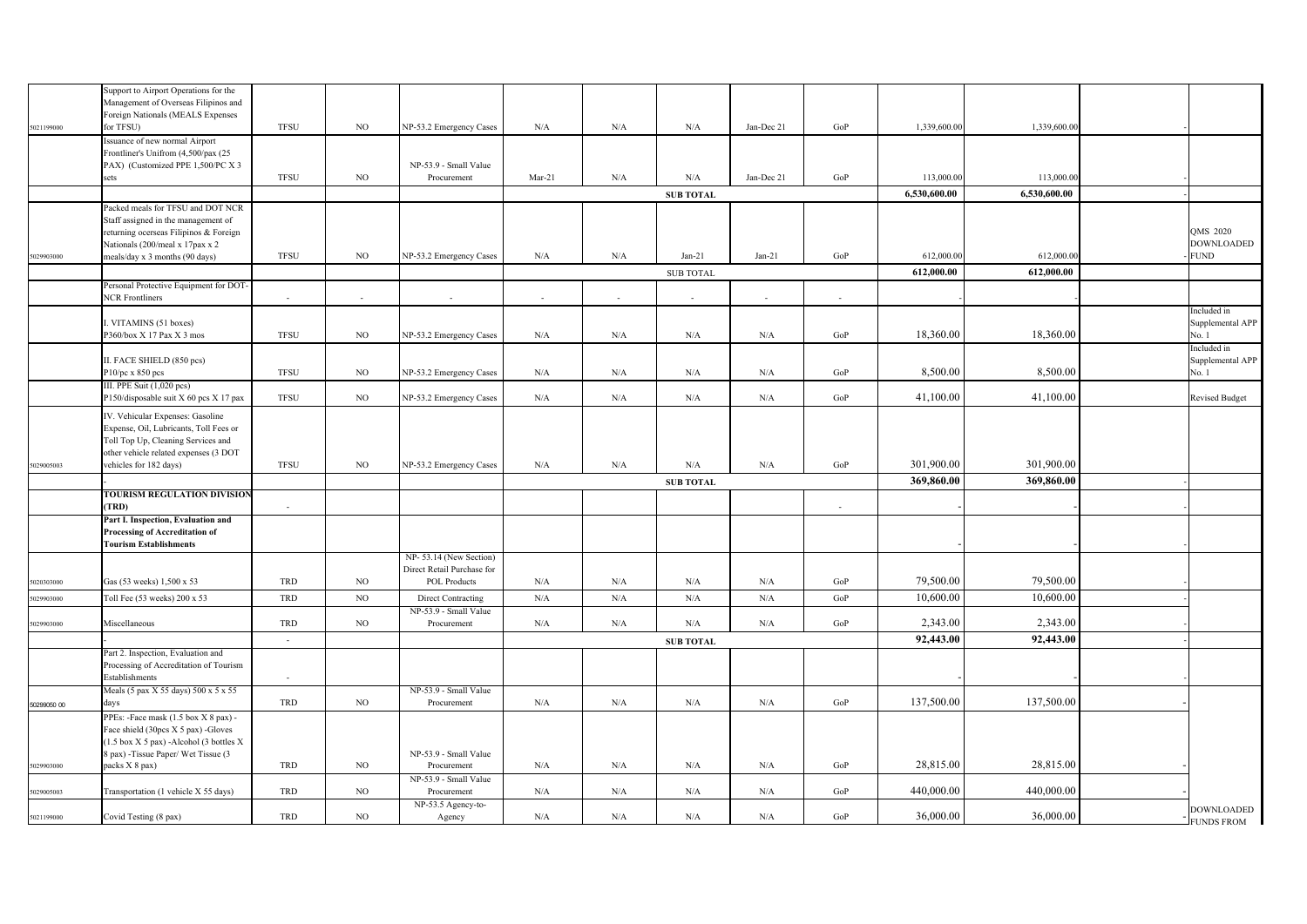|             |                                                                             |                |             |                        |           |           |                  |          |           |              |              |              | ----- <i>------</i> - |
|-------------|-----------------------------------------------------------------------------|----------------|-------------|------------------------|-----------|-----------|------------------|----------|-----------|--------------|--------------|--------------|-----------------------|
|             |                                                                             | $\sim$         |             | $\blacksquare$         |           |           |                  |          | $\sim$    | 642,315.00   | 642,315.00   |              | <b>OTSR</b>           |
|             | Transportation (Vehicle purchase) 1<br>unit                                 | TRD            | NO          | <b>Public Bidding</b>  |           |           |                  |          |           | 1,065,000.00 | 1,065,000.00 |              |                       |
|             | <b>Appreciation Night for DOT-NCR</b><br><b>Stakeholders</b>                | $\blacksquare$ |             |                        |           |           |                  |          |           |              |              |              |                       |
|             | Service Provider Inclusive of the                                           |                |             |                        |           |           |                  |          |           |              |              |              |                       |
|             | following:<br>- Master of<br>- Creative<br>Ceremony                         |                |             |                        |           |           |                  |          |           |              |              |              |                       |
|             | - Giant<br>Director                                                         |                |             |                        |           |           |                  |          |           |              |              |              |                       |
|             | <b>LED Wall</b><br>- Full                                                   |                |             |                        |           |           |                  |          |           |              |              |              |                       |
|             | Venue Set-Up                                                                |                |             |                        |           |           |                  |          |           |              |              |              |                       |
|             | Token of appreciation to all guests                                         |                |             |                        |           |           |                  |          |           |              |              |              |                       |
|             | Awards (Plaques and certificates)<br>- Lights<br>Performers                 |                |             | NP-53.9 - Small Value  |           |           |                  |          |           |              |              |              |                       |
| 5021199000  | and Sounds                                                                  | TRD            | $_{\rm NO}$ | Procurement            |           | $\rm N/A$ | $Nov-21$         | $Nov-21$ | GoP       | 300,100.00   | 300,100.00   |              |                       |
|             |                                                                             |                |             | NP-53.10 Lease of Real |           |           |                  |          |           |              |              |              |                       |
| 50299050 00 | Venue and Meals                                                             | TRD            | $_{\rm NO}$ | Property and Venue     | $\rm N/A$ | $\rm N/A$ | $Nov-21$         | $Nov-21$ | GoP       | 105,000.00   | 105,000.00   |              |                       |
|             |                                                                             |                |             |                        |           |           | <b>SUB TOTAL</b> |          |           | 405,100.00   | 405,100.00   |              |                       |
|             | PRODUCT DEVELOPMENT ND                                                      |                |             |                        |           |           |                  |          |           |              |              |              |                       |
|             | <b>DESTINATION</b><br>MANAGEMENT(Rediscover and                             |                |             |                        |           |           |                  |          |           |              |              |              |                       |
|             | reimagine Metro Manila Travel by Hubs                                       |                |             |                        |           |           |                  |          |           |              |              |              |                       |
|             | (Culinary, Cultural and Leisure                                             |                |             |                        |           |           |                  |          |           |              |              |              |                       |
|             | Tourism)                                                                    |                |             |                        |           |           |                  |          |           |              |              |              |                       |
|             | <b>CONSULTANCY &amp; EVENTS</b>                                             |                |             |                        |           |           |                  |          |           |              |              |              |                       |
|             | <b>INTEGRATOR SERVICES: TRAVEL</b>                                          |                |             |                        |           |           |                  |          |           |              |              |              |                       |
|             | <b>BY HUBS (ONE LOT)</b>                                                    |                |             |                        |           |           |                  |          |           |              |              |              |                       |
|             | A.1. Stakeholders Program Engagement                                        | TDD            | NO          | <b>Public Bidding</b>  | Aug-21    | Aug-21    | Aug-21           | Aug-21   | GoP       | 1,500,000.00 | 1,500,000.00 |              |                       |
|             | A.2. Product Development                                                    | TDD            | $_{\rm NO}$ | <b>Public Bidding</b>  | Aug-21    | Aug-21    | Aug-21           | Aug-21   | GoP       | 1,000,000.00 | 1,000,000.00 |              |                       |
|             | A.3. Market Development                                                     | TDD            | $_{\rm NO}$ | Public Bidding         | Aug-21    | Aug-21    | Aug-21           | Aug-21   | GoP       | 1,500,000.00 | 1,500,000.00 |              |                       |
|             | A.4. Launching & Promotion Placement                                        | TDD            | $_{\rm NO}$ | <b>Public Bidding</b>  | Aug-21    | Aug-21    | Aug-21           | Aug-21   | GoP       | 2,300,000.00 | 2,300,000.00 |              |                       |
|             | A.5. Strategic Communications                                               | TDD            | $_{\rm NO}$ | Public Bidding         | Aug-21    | Aug-21    | Aug-21           | Aug-21   | $\rm GoP$ | 1,000,000.00 | 1,000.000.00 |              |                       |
|             | A.6. Administrative Services                                                | TDD            | NO          | <b>Public Bidding</b>  | Aug-21    | Aug-21    | Aug-21           | Aug-21   | GoP       | 200,000.00   | 200,000.00   |              |                       |
|             | <b>B.</b> Capital Outlay                                                    |                |             |                        |           |           |                  |          |           |              |              |              |                       |
|             | <b>B.1 Motor Vehicle</b>                                                    |                |             |                        |           |           |                  |          |           |              |              |              |                       |
|             |                                                                             |                |             |                        |           |           |                  |          |           |              |              |              |                       |
|             | Transportation Purchase Sedan (1 unit)                                      | TDD            | $_{\rm NO}$ | <b>Public Bidding</b>  | Aug-21    | Aug-21    | Aug-21           | Aug-21   | $\rm GoP$ | 1,200,000.00 |              | 1,200,000.00 |                       |
|             | Transportation Purchase Van (1 unit)                                        | TDD            | NO          | <b>Public Bidding</b>  | Aug-21    | Aug-21    | Aug-21           | Aug-21   | GoP       | 1,800,000.00 |              | 1,800,000.00 |                       |
|             | <b>B.2 ICT Equipment</b>                                                    |                |             |                        |           |           |                  |          |           |              |              |              |                       |
|             | DSLR with tripod and additional zoom                                        |                |             |                        |           |           |                  |          |           |              |              |              |                       |
|             | lens, fish eye, bag, reflector and stands<br>$(1$ lot)                      | TDD            | NO          | Public Bidding         | $Jul-21$  | $Jul-21$  | $Jul-21$         | $Jul-21$ |           | 150,000.00   |              | 150,000.00   |                       |
|             | Go Pro Camera, camera tripod & stands,                                      |                |             |                        |           |           |                  |          | GoP       |              |              |              |                       |
|             | protector and stablizer (1 lot)                                             | TDD            | NO          | <b>Public Bidding</b>  | $Jul-21$  | $Jul-21$  | $Jul-21$         | $Jul-21$ | GoP       | 60,000.00    |              | 60,000.00    |                       |
|             | Osmo Action Camera with Memory                                              |                |             |                        |           |           |                  |          |           |              |              |              |                       |
|             | Cards (1 lot)                                                               | TDD            | $_{\rm NO}$ | <b>Public Bidding</b>  | $Jul-21$  | $Jul-21$  | $Jul-21$         | $Jul-21$ | GoP       | 30,000.00    |              | 30,000.00    |                       |
|             | Document and Photo printer and<br>document scanner (5 units)                | TDD            | NO          | Public Bidding         | $Jul-21$  | $Jul-21$  | $Jul-21$         | $Jul-21$ | GoP       | 75,000.00    |              | 75,000.00    |                       |
|             |                                                                             |                |             |                        |           |           |                  |          |           |              |              |              |                       |
|             | Portable WiFi at 2,500/unit (5 units)                                       | TDD            | NO          | <b>Public Bidding</b>  | $Jul-21$  | $Jul-21$  | $Jul-21$         | $Jul-21$ | GoP       | 12,500.00    |              | 12,500.00    |                       |
|             | Tablet iOS operating system with<br>cellular capacity 11in, 256GB, external |                |             |                        |           |           |                  |          |           |              |              |              |                       |
|             | keyboard, stylus/plen (optional) at                                         |                |             |                        |           |           |                  |          |           |              |              |              |                       |
|             | 65,050 per set (6 sets)                                                     | TDD            | NO.         | Public Bidding         | $Jul-21$  | $Jul-21$  | <b>Jul-21</b>    | $Jul-21$ | GoP       | 390,300.00   |              | 390,300.00   |                       |
|             |                                                                             |                |             |                        |           |           |                  |          |           |              |              |              |                       |